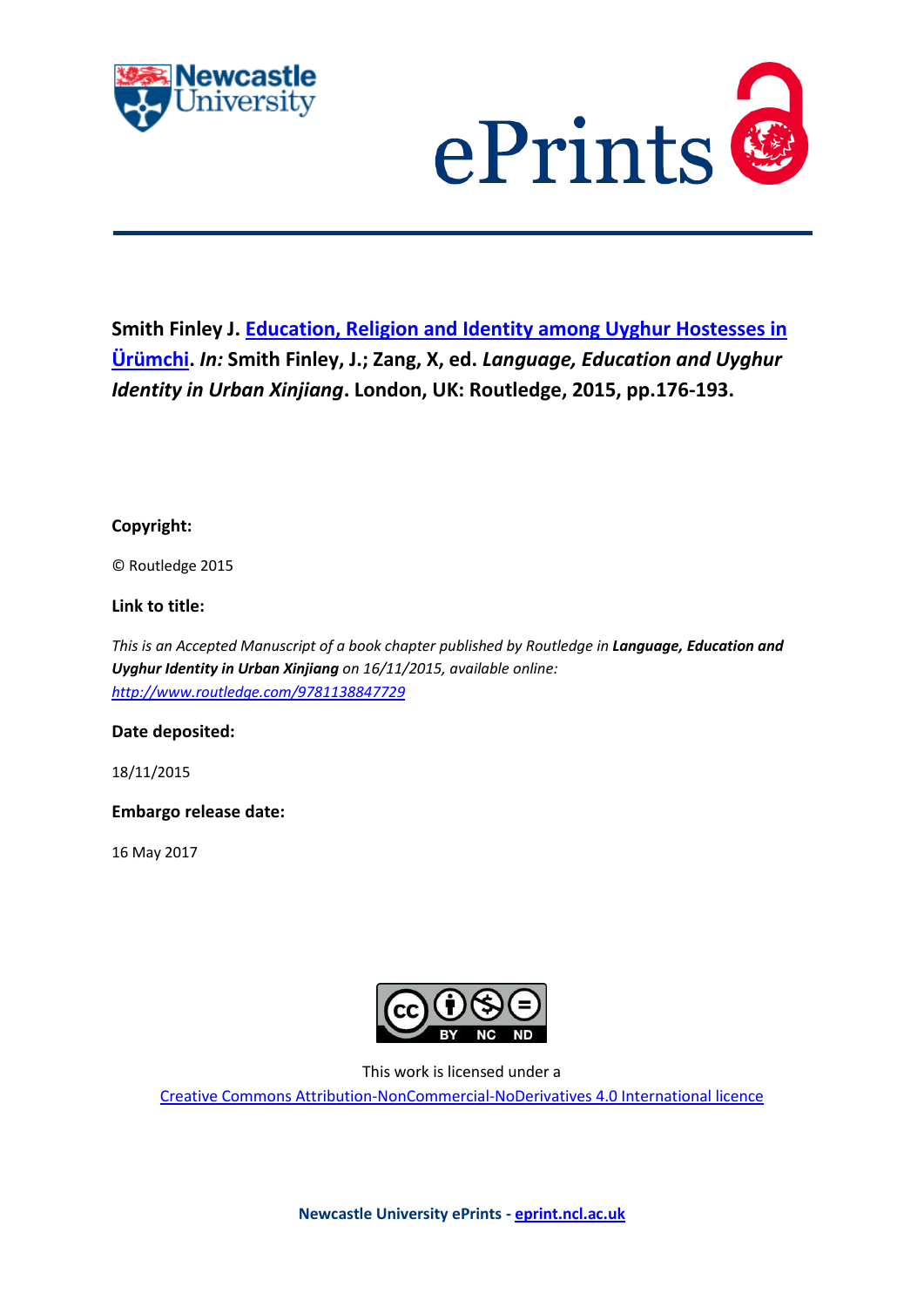# **Chapter 9**

# **Education, Religion and Identity among Uyghur Hostesses in Ürümchi**

Joanne Smith Finley

#### **Introduction**

In this chapter, I address identity constructions among a stigmatised group in urban Uyghur society: karaoke hostesses in Ürümchi. Research on hostess culture in contemporary China has focused on Han (majority group) hostesses in the cities of China proper, and explores socio-economic aspects of hostess work, including rural-urban inequalities and employment discrimination (Hershatter 1996; Xin 1999; Sun 2002; Zheng 2004, 2007; Jeffreys 2004); the re-emergence of gender asymmetry in reform China (Wang 2000; Sun 2002; Zheng 2006, 2008; Zhang 2011); health-related aspects of sex work (Gil et al. 1996; Zhang 2006); prostitution as a social threat ('spiritual pollutant') and the state's attempts to regulate it (Jeffreys 1997, 2004; Wang 2000; Sun 2002; Zheng 2009, 2010, 2011); and the link between hostessing and official corruption (Zhang 2006; Jeffreys 2008). Here, I consider the situations of five Uyghur (minority group) hostesses working in the politically contested border region of Xinjiang, and explore how these young women make sense of their social, religious and ethnic identities. When the act of playing hostess to a Han majority male is construed by the Uyghur community as 'immoral' in religious terms, $<sup>1</sup>$  and 'traitorous' in ethno-political terms, how do these</sup> women explain their choices? From which linguistic and educational backgrounds do they hail? Are they predominantly *minkaohan*, i.e. young women educated in Mandarin Chinese, and more used to interaction with Han classmates and neighbours? Or are they *minkaomin*, i.e. Uyghur-educated, and less familiar with Han peers? How do they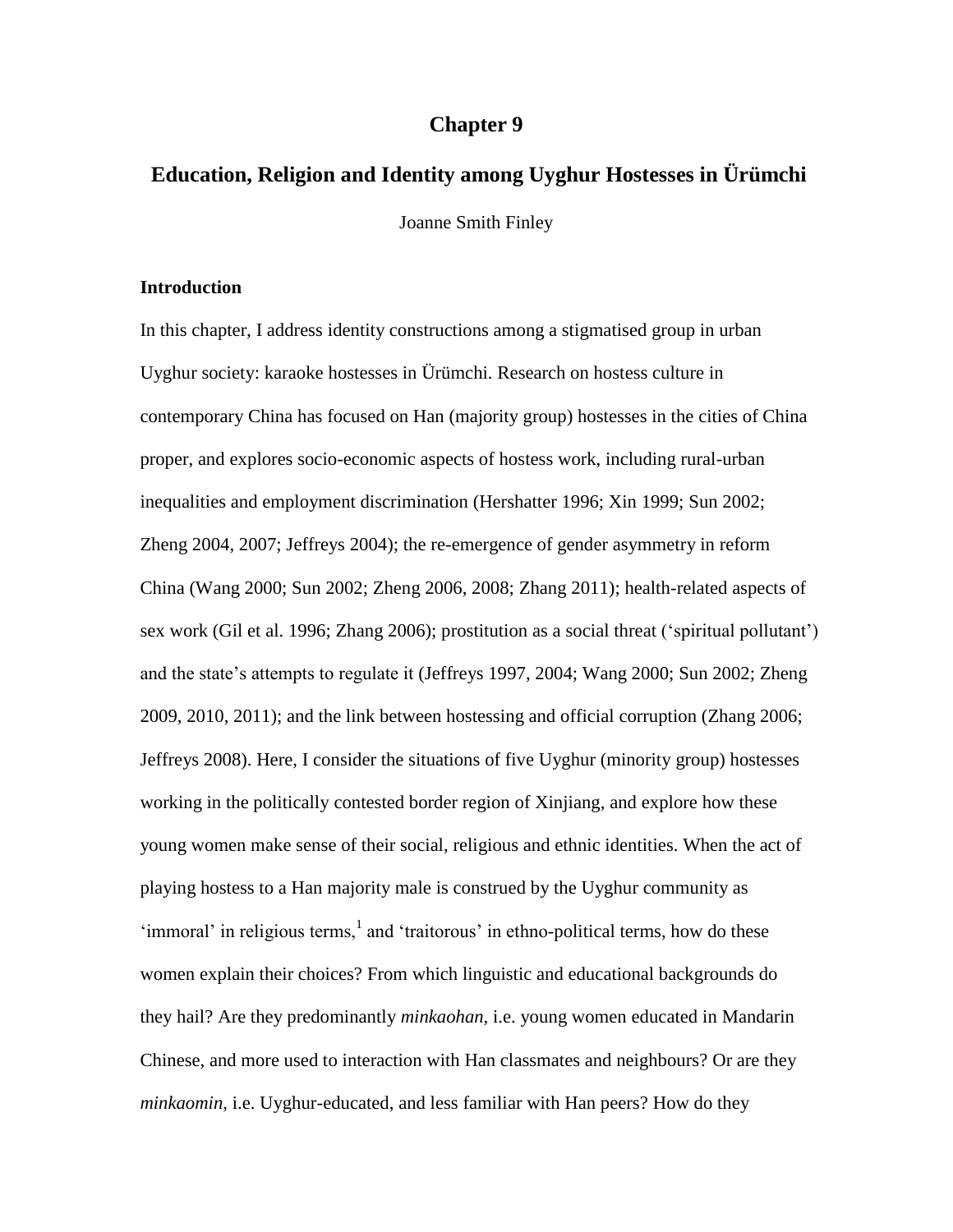reconfigure notions of religious morality, ethnic identity and group loyalty? Data is drawn from ethnographic interviews conducted in Ürümchi in 2004. Interviews were conducted in the Uyghur language, or in a mixture of Uyghur and Chinese, as preferred by respondents.

## **The hostess industry in Ürümchi**

Like their Han counterparts in China proper, Uyghur hostesses in Ürümchi's karaoke clubs (Ch. *yezonghui*) described two types of hostess (Ch. *sanpei xiaojie*) 2 : those who 'sit on stage' (Ch. *zuotai* – accompany the customer at the venue) and those who 'go off stage' (Ch. *chutai* – return with the customer to his hotel). *Zuotai* girls earned a basic fee of 100 yuan per customer, although several hundred yuan could be earned from clients of a favourable disposition. Usually, a *zuotai* girl would 'sit' with one customer for a maximum of three hours. *Chutai* girls earned a basic fee of between 500 and 1000 yuan, but had to pay around 20 per cent of this to their 'PR manager' (Ch. *gongguan jingli*). The manager connected girls with customers, and received a separate introduction fee from the client (cf. Xin 1999, 1427; Zheng 2008, 445).

According to a Uyghur hotel employee in his thirties named Zunun, speaking in 2004, just a tiny percentage of Uyghur girls worked as hostesses in Ürümchi; yet he acknowledged that the number had increased since my previous field trip in 2002. Viewed against the community taboo on Uyghur-Han intermarriage, which operates as the principal form of symbolic resistance to Han encroachment (Smith Finley 2013a, 2013b), what do we make of this seeming paradox? Does it signal the crumbling of ethnic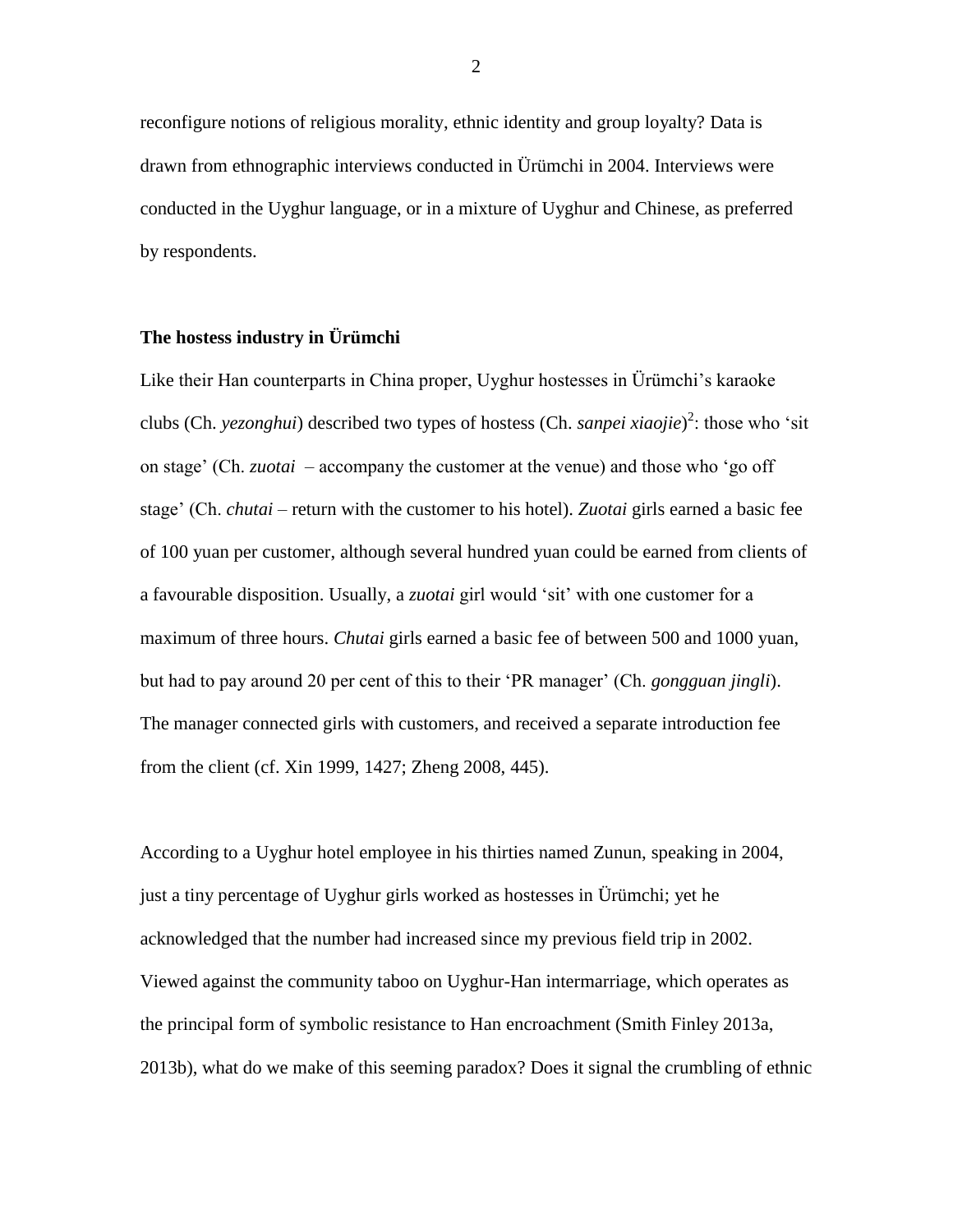boundaries constructed by Uyghurs to separate themselves from Han Chinese and to express symbolic opposition to PRC political control? Or is it a new – and controversial form of accommodation, given appeal by the promise of financial reward and enhanced social mobility? Finally, is this trend connected to the aggressive mainstreaming of the Chinese language and Chinese-medium education since 2002, and, if so, how? Below, I seek to answer these questions based on five case studies.

#### **Five case studies**

## *Mädinä (20, Uyghur-educated, born in Ürümchi)*

Mädinä<sup>3</sup> came from a broken family, and lived in an Ürümchi apartment with her grandfather, his second wife and a half-brother. Mädinä had a history of self-harm. Both her forearms were covered in scars, injuries she had inflicted on herself when her 'old man' (Ch. *laogong*; here, boyfriend) died from a heroin overdose. Mädinä first heard about the hostessing industry at the age of fifteen, when she ran away from home to Shanghai. Taking up residence at the home of a male Uyghur cousin, she was raped by his friend, then beaten by her cousin for 'making him lose face' (damaging his male honour). Mädinä subsequently fled with another of his friends, only to be beaten again when she had no choice but to return. It was then that a friend suggested she might support herself financially by becoming a hostess.

In the beginning, Mädinä explained, she could not bring herself to do hostess work, since 'I'm a Uyghur, we believe in Islam.' She confided that she had wanted to die after the rape took place, and contemplated committing suicide. While her sense of shame recalls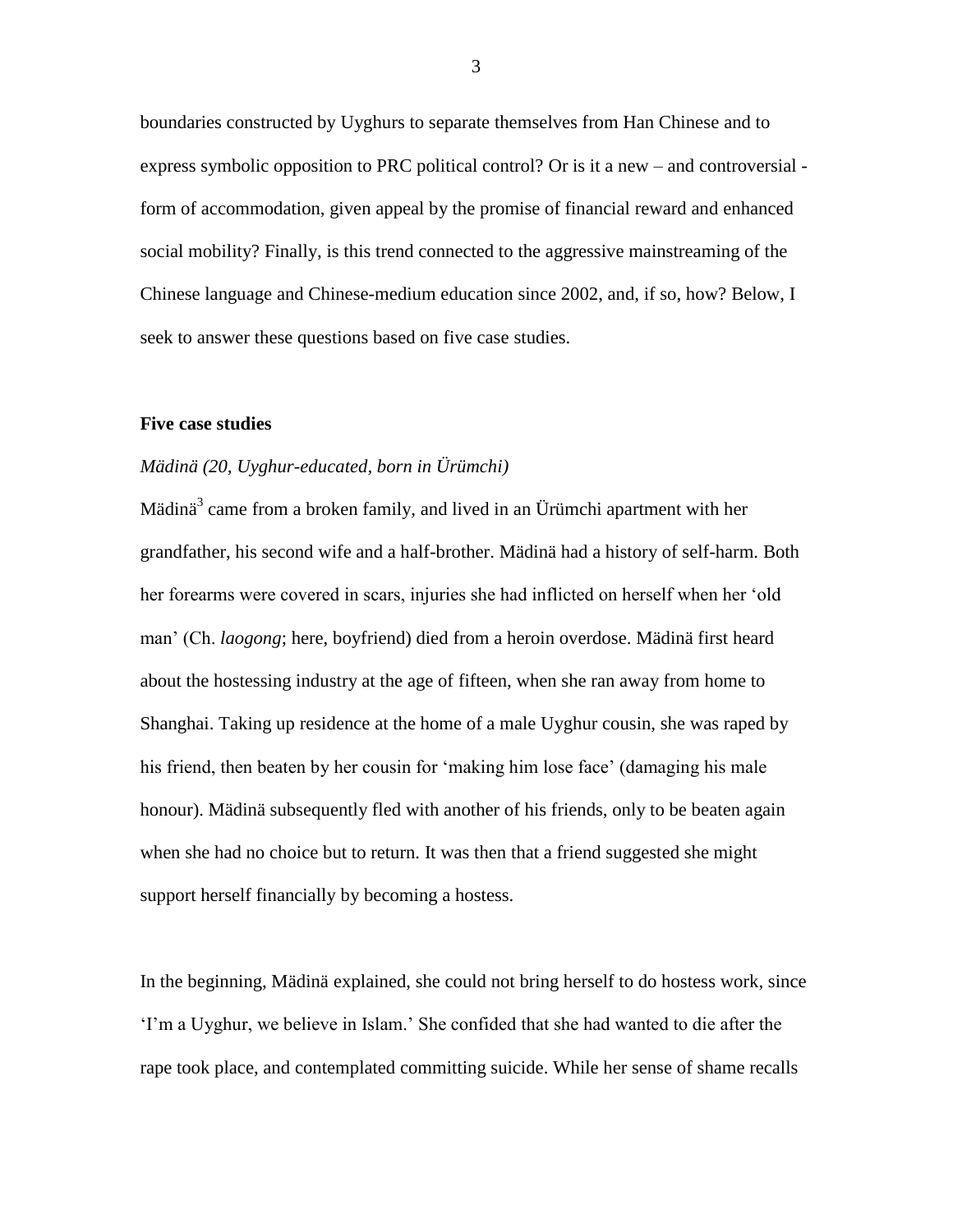that commonly experienced by rape victims, regardless of religious background, for Mädinä it was closely linked to the importance of female purity in Uyghur culture.<sup>4</sup> During her second sojourn in China proper, Mädinä had finally succumbed to hostess life. Describing how a client had given her a 1500 yuan tip in sympathy after she burst into tears one evening in a Kunming club, she laughed at the memory, impressed in retrospect by what now appeared a scam. Several years into the lifestyle, Mädinä was clear about the instrumental - and temporary - nature of her occupation: 'This work isn't forever; it will end one day. Then I will have a job, a good husband, and a home'.

### *Mälikä (20, Uyghur-educated, born in Ürümchi)*

Mälikä came from a one-parent family (father deceased). When her mother needed money to send Mälikä's younger sister and brother to school, a friend had urged her to become a hostess.<sup>5</sup> She described her dread at the prospect:

I felt awful, ashamed of myself, like I was becoming two people. I was losing face in front of my best friend. I was terrified that I would be seen [entering a club] by people I knew, and I couldn't bear that. Once people know *that*  about you, you're finished.

Unable to face the associated stigma, Mälikä wrote a pile of suicide letters, tidied the house, and took an overdose. When this suicide attempt failed, she tried again. The third attempt followed her break-up with her Uyghur fiancé, when his parents obstructed the marriage on the grounds of Mälikä's adverse family circumstances. This time, she slit her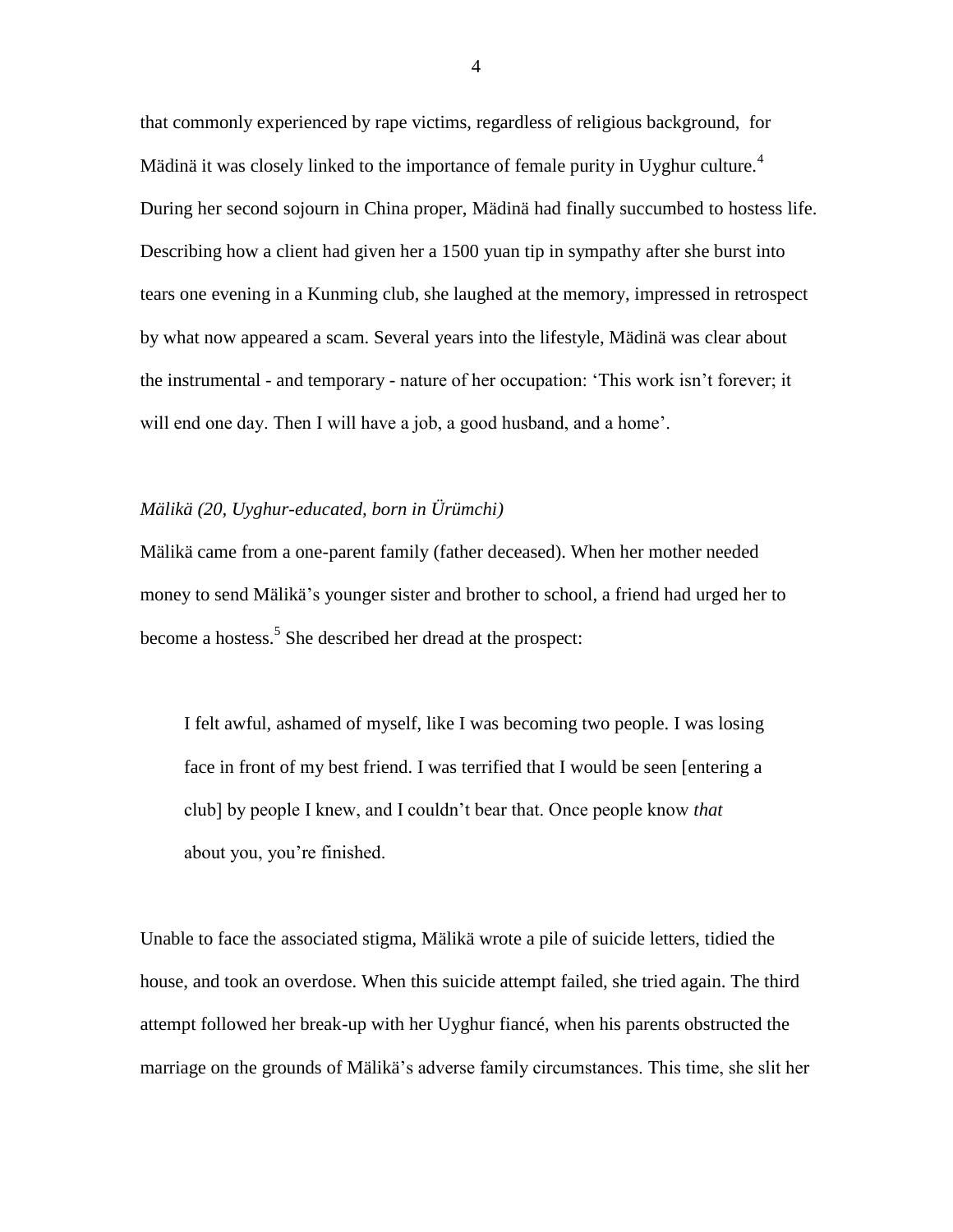wrist.<sup>6</sup> By the time of our interview, Mälikä would go for long periods without doing hostess work, resorting to a few nights' here and there only when she ran into financial difficulties. She directed her earnings straight into her university fees, vowing that after graduation she would find a steady job (and a man with a steady job) and give up hostessing for good.

#### *Khalidä (18, Uyghur-educated, born in Ürümchi)*

Khalidä also came from a single-parent family (father deceased). Following the loss of the family head, her mother could not afford the tuition fees to send Khalidä's elder brother to university in Shanghai. Having passed the university entrance exam, the disappointment of having to give up his place was hard for him to bear, and he became addicted to heroin, later requiring hospitalisation. Throughout our interviews, Khalidä referred to her brother's medical condition as a 'heart problem', a euphemism frequently used for heroin abuse in Xinjiang, where the pathology claimed the lives of many disillusioned young men in the 1990s (Dautcher 2004). When Khalidä's brother fell ill, staff at the First Affiliated Hospital of Xinjiang Medical University (Ch. *Xinjiang yike daxue diyi fushu yiyuan* 新疆医科大学第一附属医院) refused to admit him unless medical costs were paid in advance.<sup>7</sup> At that point, a Han schoolmate suggested she get work as a hostess, remarking that some customers would pay several thousand yuan for a virgin.

Khalidä insisted in interview that she would never have entered such a club unless forced to by circumstance, and it is instructive that her first 'off-stage' experience was with a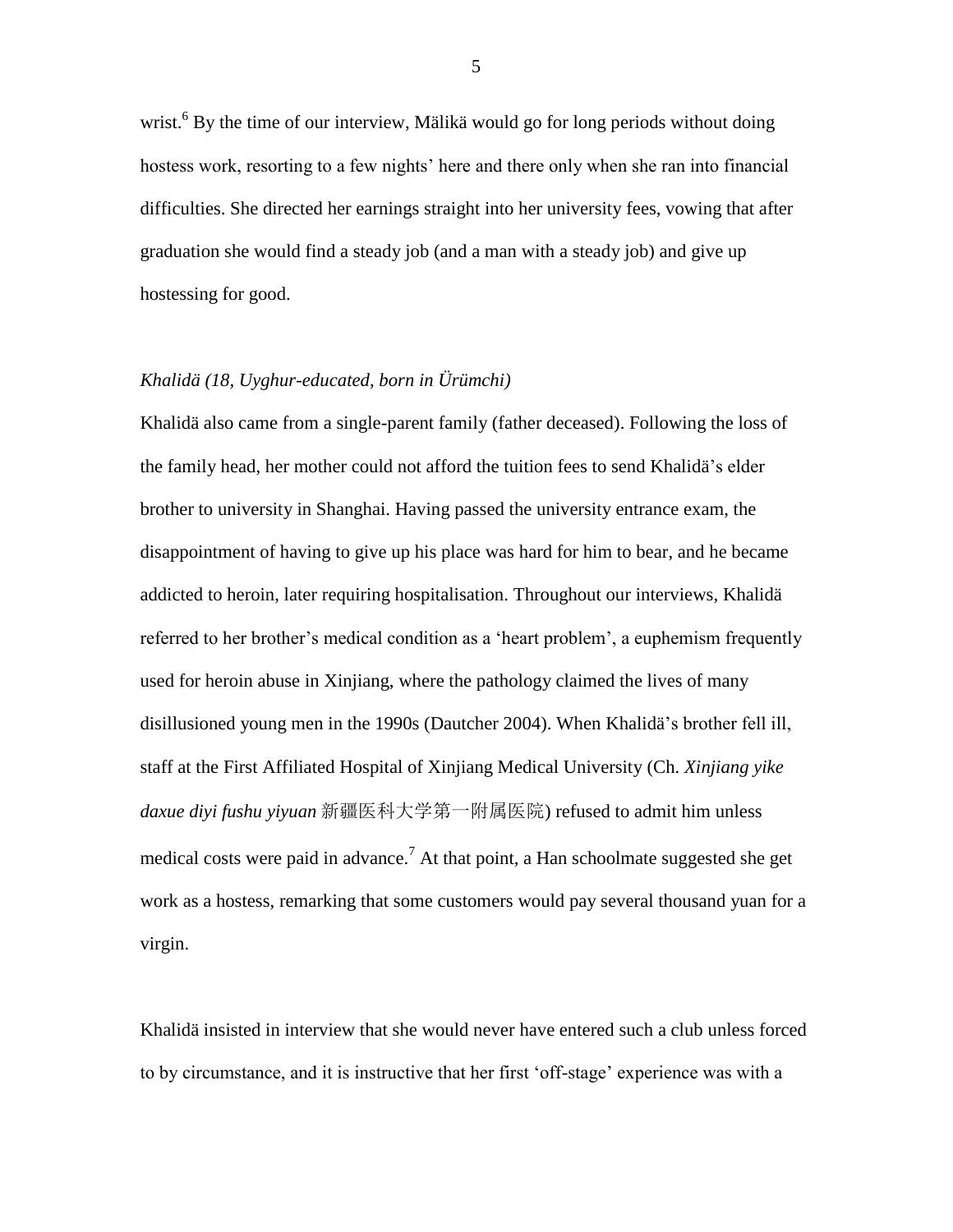Uyghur – not Han - client. She periodically wept during the course of her narrative, reverting from Chinese to her mother tongue whenever distressed. Tragically, while her earnings had enabled the family to get medical treatment for her brother, he later died to in hospital. Khalidä continued: 'Then I hated myself, hated everything, and wanted to die. I took a lot of pills and tried to kill myself.' Unable to reveal the depth of her shame to her family, Khalidä told her mother that she had attempted suicide out of grief for her brother's death. Her second ' off-stage' experience was with a Han client. Initially refusing to go through with the sex act, she had endured a beating and then a rape, too inexperienced to know that she could request the manager's help in such circumstances.

#### *Aminä (18, Uyghur-educated, born in Ürümchi)*

Aminä came from a broken family (parents divorced). Her mother had struggled financially, pinching a living out of sweeping the streets (a line of work Uyghurs are traditionally too embarrassed to undertake). $^8$  Though Aminä had been accepted onto a course at the Xinjiang Medical University (Ch. *Xinjiang yike daxue* 新疆医科大学), she had found herself unable to pay the tuition fees, and had reluctantly become a hostess following an introduction by her friend, Khalidä (above). For Aminä, hostessing was a gruesome but necessary means to an end:

Basically, you feel afraid. Because some customers are nasty. Most of all, you just want to get it over with and get off home as quickly as possible. You sit with the customer for 30 minutes, get your 50 yuan or whatever, and escape before he starts trying to maul you.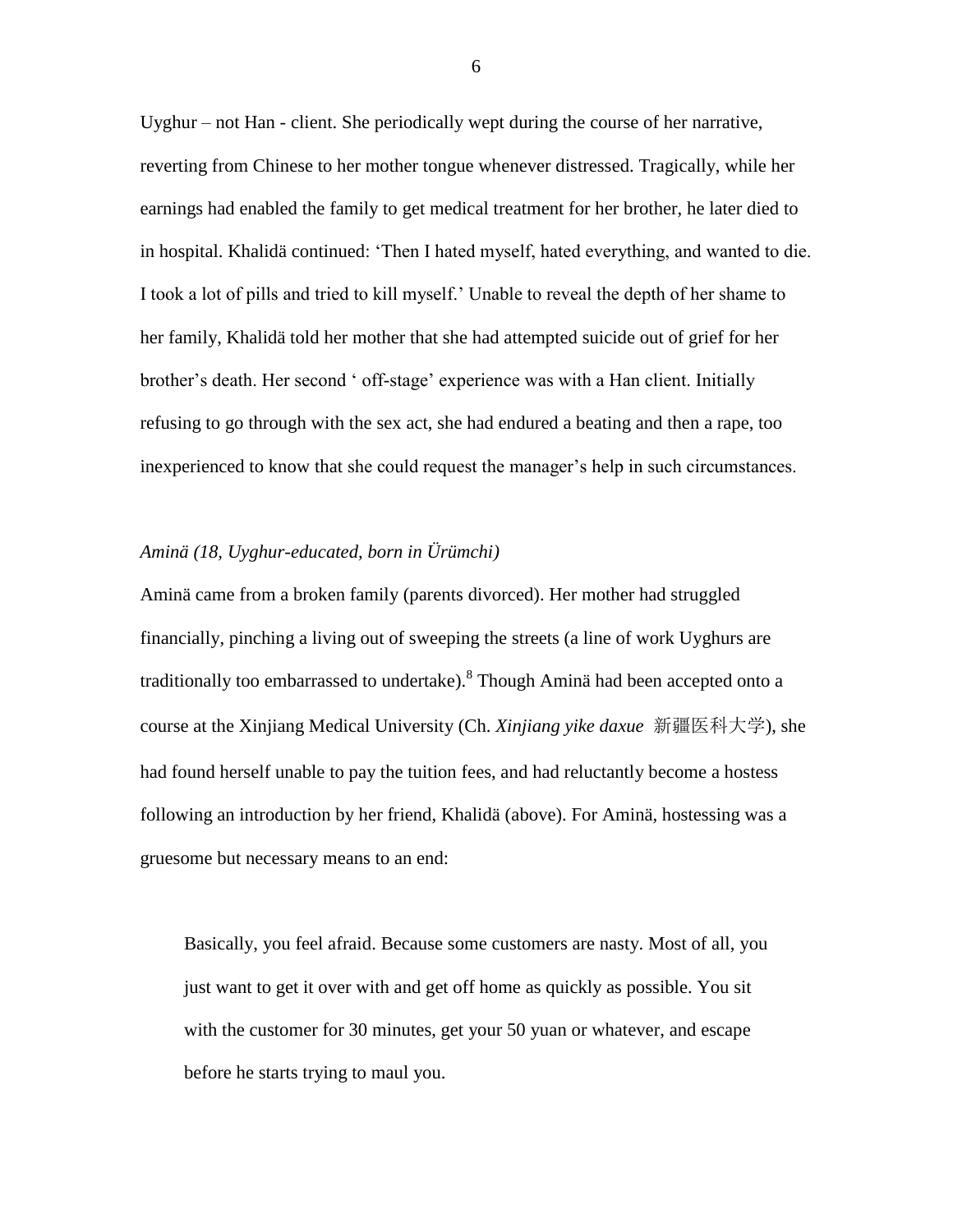## *Tunisa (22, Uyghur-educated, born in Ürümchi)*

Tunisa also hailed from a broken family (parents divorced). Following his remarriage, her father had failed to protect her from her step-mother's hostility, with the result that she had fled to China proper at the age of seventeen. She described how she and ten other Uyghur girls were tricked into prostitution by domestic traffickers:

We went to Ha'erbin by train with two Han managers. They said we would perform Uyghur dance in restaurants. But we overheard them talking privately on the phone, and realised they planned to sell us as prostitutes […] three of us were sold on for 2000 yuan each.

Tunisa first slept with a Han client at eighteen. Learning first how to 'sit on stage', she was told almost immediately that she would also be expected to 'go off stage'. In the first week, she slept with five or six Han men. When I asked how this had made her feel, she giggled nervously, covered her face in embarrassment, and replied: 'I just lay there with my arm across my eyes. I felt sick, disgusted. Most of them were old men in their forties or fifties. And they stank of pork.' Asked whether she would have felt differently if the clients were young and attractive, she responded in the negative: 'Even the good-looking Han guys can't compete with Uyghur guys [Uy. *yätmäydu*].'

Eventually, Tunisa and a companion were 'rescued' by a Uyghur client, who promised to help them. By pretending that the man's wife was their estranged mother, who now wanted her daughters back, they were able to leave the club and went to stay at the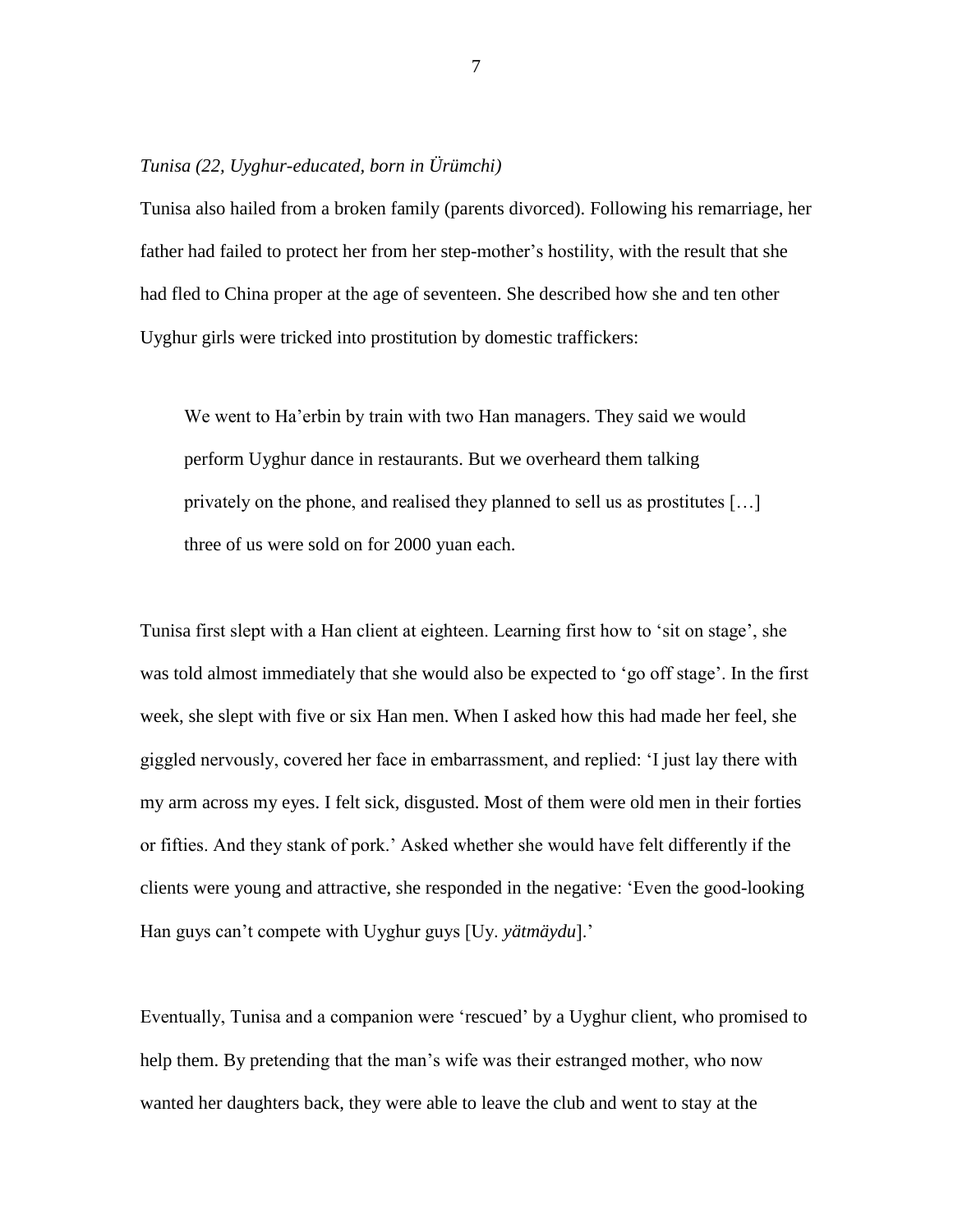couple's restaurant. The situation turned sour, however, when the couple tried to force them into arranged marriages, in an apparent bid to restore their 'fallen honour'. Finding their way to a Hui restaurant in Tianjin, they once again took work as hostesses, this time for a Uyghur female manager. Tunisa described how in four months she was paid just 1000 yuan. When she protested the poor conditions and threatened to return to Xinjiang, the manager demanded that she give the 1000 yuan back 'to cover her board and lodging'. Subsequently, Tunisa and the other girls were forbidden to go outside, and became virtual prisoners in the restaurant. Later, the manager demanded that they make contact with friends in Xinjiang and help her recruit them as hostesses. On a second sojourn to China proper, Tunisa undertook hostess work together with Mädinä in Beijing.

#### **Motivations: labour market inequality or pathology?**

A key issue in studies of sex work is whether women get involved in prostitution because they are in economic need or because they want to make easy money: 'Hostessing offers high incomes in the least amount of time' (Zheng 2008, 445; cf. Jeffreys 1997, 53). In Ürümchi, the picture is mixed. Uyghur hostesses frequently blamed their line of work on adverse employment prospects for ethnic minorities in a Han-dominated urban labour market. Mädinä and Mälikä, both lacking a university degree, explained:

Of course we don't *like* the work! What a thought. We do it because we have to. You get fed up of being rejected by one company after another… it's all private companies now, and they won't take Uyghurs. Those who are best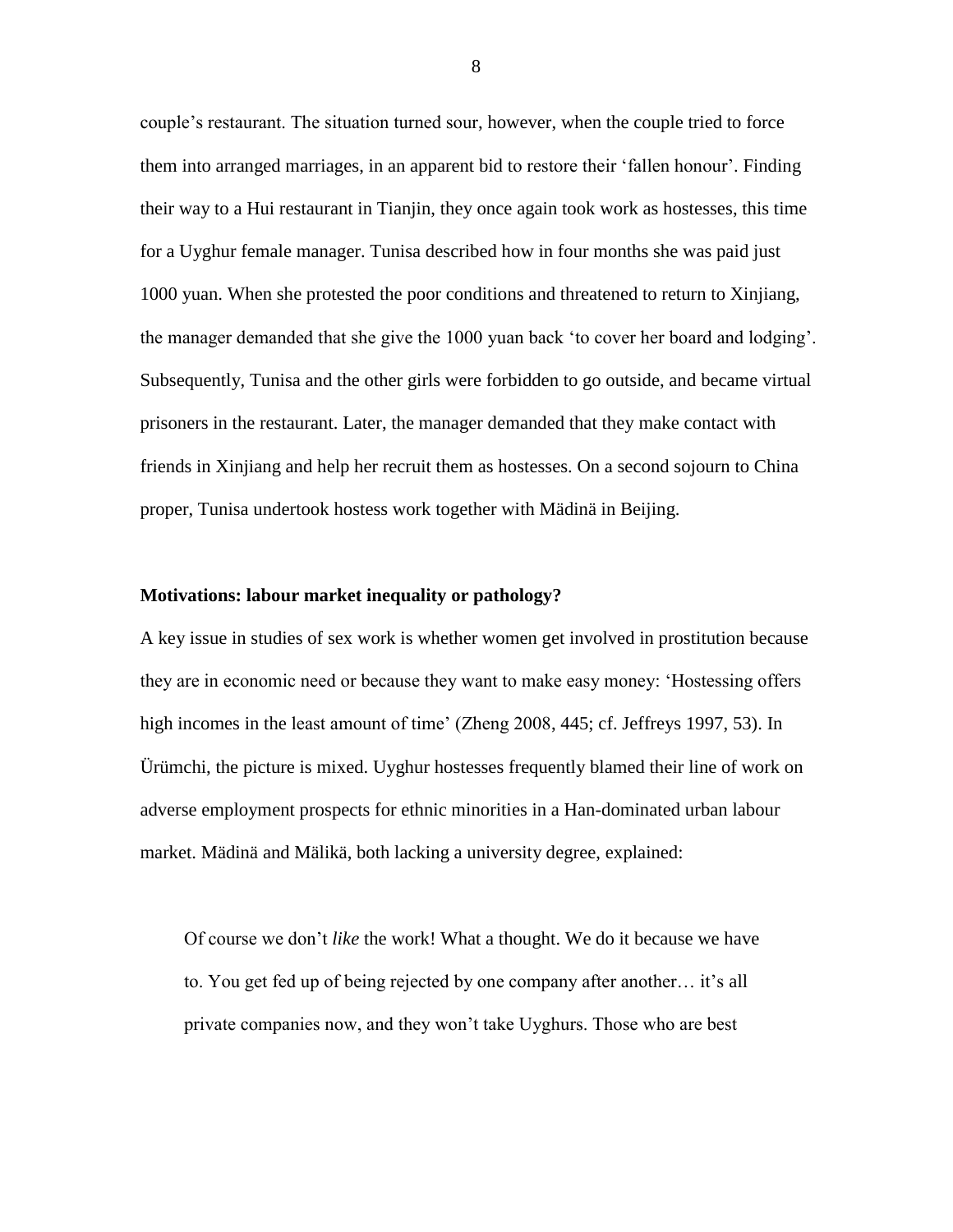educated – usually *minkaohan* [Chinese-educated Uyghurs] – have a better chance. Otherwise, [employers] aren't interested.

In a follow-up interview, Mädinä added: 'We're uneducated [Ch. *meiyou wenhua*]. Wherever we go, we're told "We don't want minorities! [Ch. *Bu yao minzu!*]"'. They described how some Uyghur women undertook hostessing as a second job in the evenings because their regular jobs did not pay enough, citing one hostess who worked in the People's Courts by day. Jelil, a university graduate in his late twenties, confirmed this, observing: 'There is no other way for them to eat. They can't get [well-paid] jobs.'

Financial difficulties resulting from ethnic discrimination in the urban labour market were often further complicated by difficult family backgrounds. All of my respondents hailed from one-parent families. As Mälikä explained, 'Often, the girl's father is dead, or the mother is dead. Or the parents are divorced, and there is a step-parent who doesn't care for the child properly because he/she is not their own.' In this way, young women lacking a family head or committed carer seem more likely to wander into hostessing. The same may be true for women who lack a supportive male partner, or who have previously suffered abuse at the hands of men. As Mädinä observed, 'Why should I care about my self-respect if there is no relative, *no man* caring for me?' [my emphasis]. This reading was confirmed by members of the urban community. Patigül, a CD trader in her early thirties, explained: 'Most of these girls have come from troubled backgrounds. Either their parents are divorced …or they don't have a mother or father. Or somehow they've ended up leaving home.' It is perhaps significant to note that Mädinä had not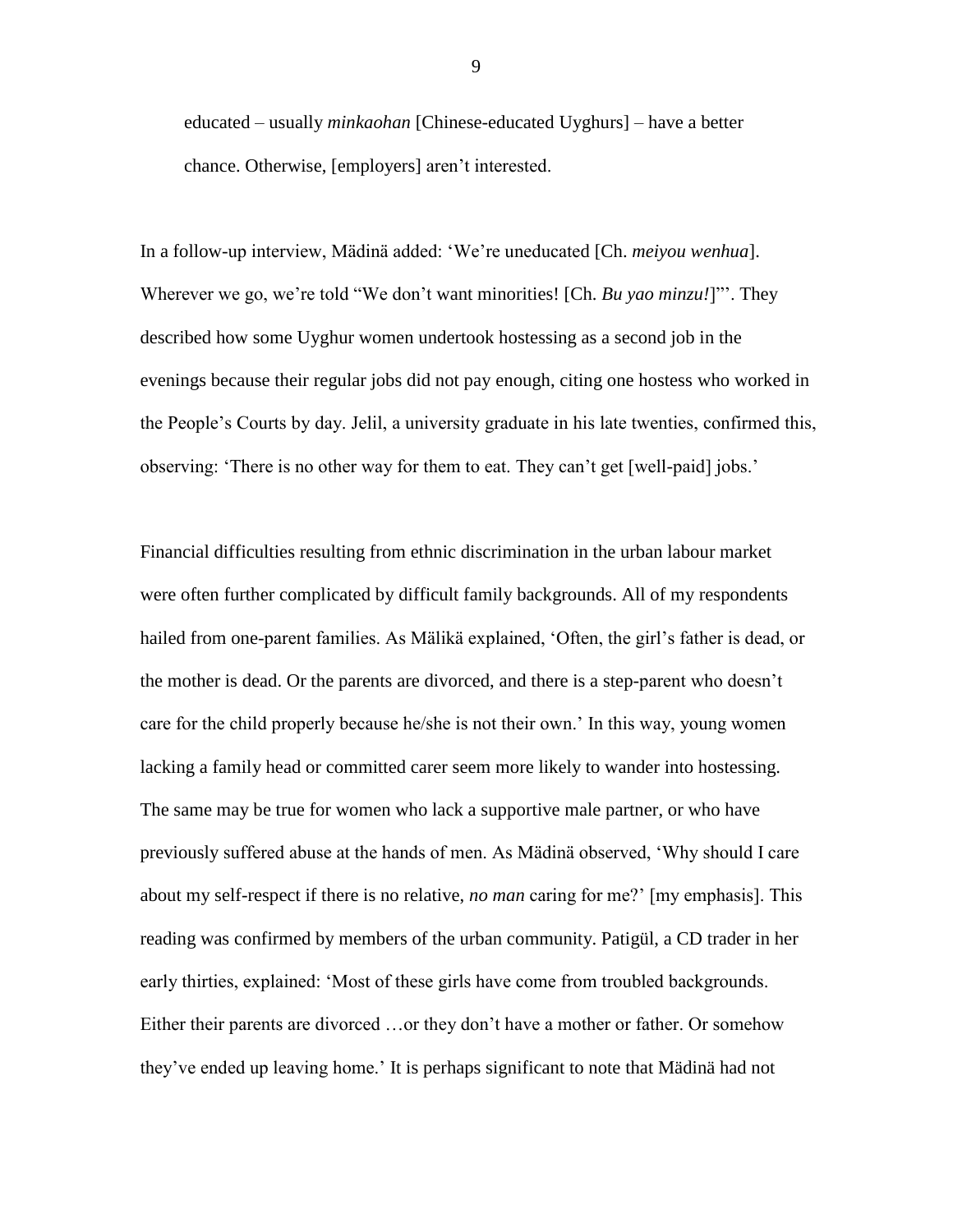been willing to work as a hostess when her boyfriend was alive, that is, when she had someone close by who genuinely cared about her.<sup>9</sup> At the time of our interview, Mädinä explained that her career goals rested entirely on the generation of capital through hostessing. With her accumulated earnings, she had so far been able to register for a computing course, and now she dreamed of saving enough to take driving lessons and buy a car: 'Then I could set myself up as a private-hire driver.' The gap between eking out a meagre subsistence and having disposable income that might be used to achieve social mobility is of crucial importance here.

For Mälikä, it was necessary to endure hostess work in order to secure a better future for herself and her family. She explained earnestly how she had worked hard to fund her first year at university, but was then unable to pay advance tuition for her second year. When the university asked her to discontinue her studies, a friend introduced her to hostess work. She related:

At first I was really reluctant; I felt I would be letting myself down … I didn't know what to do, how to dance, sing. I ended up in floods of tears! But the guy still gave me 200 yuan – he felt sorry for me … Later, my friend said 'See how easy it was to make 200 yuan?'

As Mälikä pointed out, since girls in higher education attend class by day, they need a job that does not require them to work during the day, or indeed every night, and this rules out employment in the service industries. Some female students therefore do hostess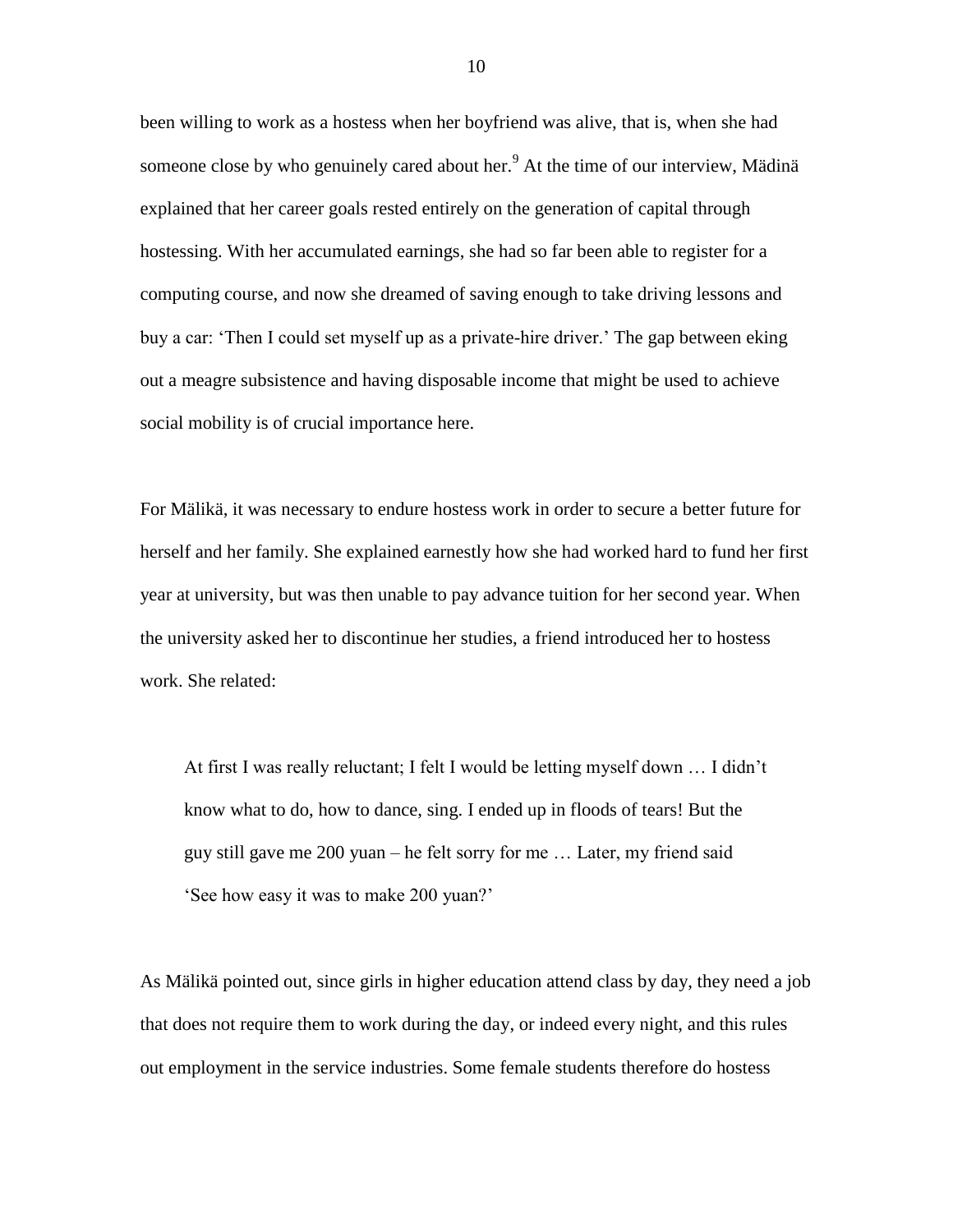work on Friday and Saturday nights, since there is no college the next day and students are therefore permitted to sleep off campus.

For her part, Khalidä eventually came to see hostessing as a necessary evil, which would allow her to raise university tuition fees (10,000 yuan per year), to support her mother (an independent trader of insecure income), and to secure a good education for her two younger sisters. The social and religious stigma attached to the work had caused her to repeatedly lie to her mother about the origins of the extra funds. At the same time, however, she presented her decision as an 'act of selfless love', exercised in the name of familial devotion (filial virtue), an argument often forwarded by prostitutes across Asia, and which may sometimes gain a degree of sympathy from society (cf. Do 2006: 178; Lindquist 2010: 293).

While all five girls claimed to have been forced into hostessing by circumstance, there were also indications that some had *chosen* to continue in the profession rather than enter the service industries. Generally, this was because of a disinclination to perform labourintensive work. When I met Mädinä, she had just given up a hotel job because it was 'too tiring' (Ch. *tai lei*). On another day, she described how she had worked briefly in a pharmacy before resigning: 'It was exhausting; you had to stand on your feet all day!' Mälikä and Mädinä admitted on separate occasions that some Uyghur girls 'don't like heavy or dirty work', an attitude corroborated by respondents from the urban community. Ghäyrät, a migrant worker in his thirties from Aqsu, commented: 'If a girl can't earn money doing a light job, she ends up doing this [hostessing] instead'.<sup>10</sup> Nonetheless, both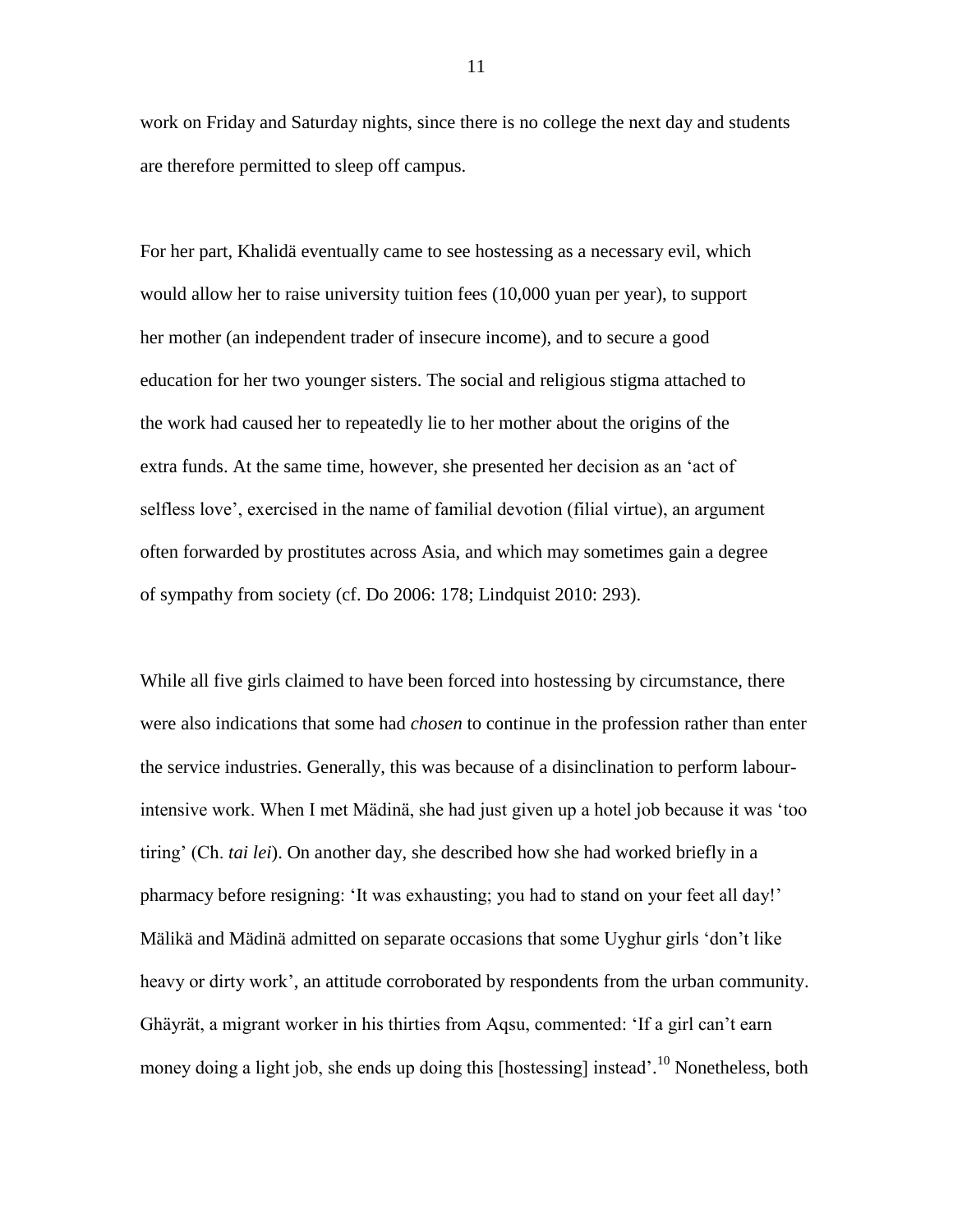Mädinä and Mälikä insisted that a person could not make a 'decent' living by working a service job alone.

A portion of Uyghur hostesses, having fallen into hostess work when in financial difficulty, subsequently get used to the lifestyle. As Mälikä observed, 'They get used to the money coming easily. They get a spending habit, want new clothes, and can't go back to having no disposable income.' Mädinä similarly remarked: 'Take me, I spend money like water … Girls want to wear nice clothes and eat well! [Ch. *Yao chuan de hao, yao chi de hao!*]' This view too was reiterated among Uyghur members of the urban community. Though Patigül, a music trader in her early thirties, initially argued that such women were simply victims of employment discrimination, she later conceded that the city 'had opportunities for everyone if they chose to take them'. Räwiä, a state employee in her forties, similarly remarked: 'It's rubbish to suggest that they can't do other jobs! It's just that they *won't*.'

#### **Intra-group divides: social stigma and disassociation**

In China proper, the reform-era obsession with wealth accumulation and an increasingly liberalised attitude towards sex have meant that prostitution is less stigmatised among the majority Han than it once was (Xin 1999: 1428). The prevailing attitude is neatly encapsulated in the popular saying: 'Laugh at a poor man rather than a prostitute' (Ch. *Xiao pin bu xiao chang* 笑贫不笑娼). The same is not true for Uyghur communities in Xinjiang, where the involvement of daughters in the hostess industry is viewed with uniform horror.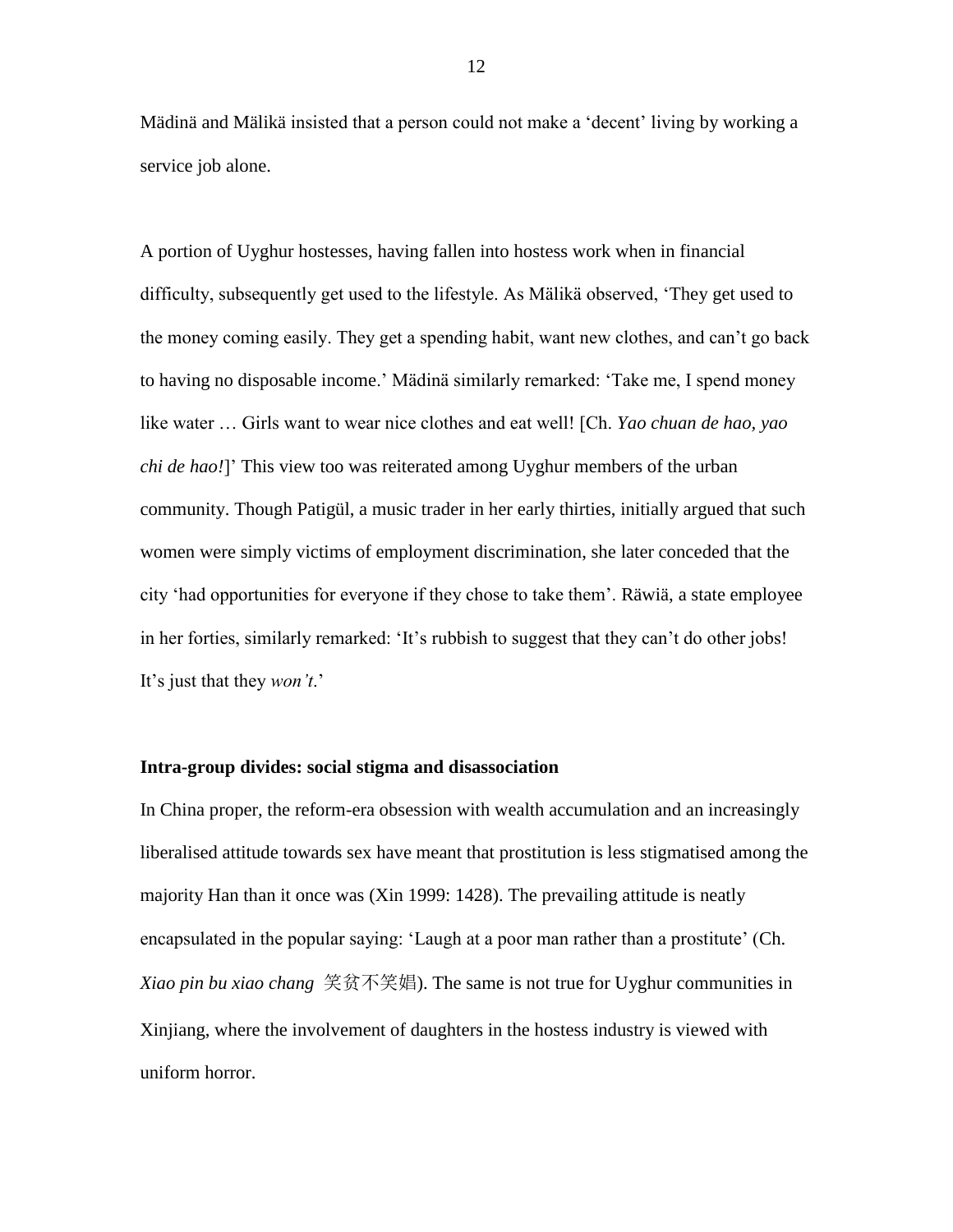The shame associated with the industry was brought into immediate relief by the way in which I first gained entry to that community. Observing a Uyghur prostitute meet a Han client in a city hotel one evening in 2002, I raised the issue of sex work with long-term respondent, Zunun, a male in his thirties born in Ürümchi. Zunun then revealed – with manifest discomfort - that his half-sister (whom I had known as a small child many years earlier) now worked as a hostess. Eager to speak to her, I was disappointed when Zunun was reluctant to arrange a meeting. It was only on a return trip in 2004 that I discovered the source of his reluctance: at no time had half- brother and -sister openly acknowledged to one another that *he* knew what *she* did for a living. The contentious issue had remained unspoken because, as Zunun sadly observed, he felt he had no right to intervene on behalf of the moral reputation of a *half-*sister. When he did finally set up a meeting, he did not broach the issue with his half-sister directly, but simply directed her to my hotel room, and implied that a simple conversation could earn her some money.<sup>11</sup> Following our first interview, his half-sister had implored: 'Please don't say anything to my step-brother! In his heart, he knows what I do. And he knows that I know that he knows! But we would never voice it aloud.'

While it is common for women in many parts of the world to conceal sex work from family members, an acute sense of social stigma caused Uyghur hostesses in Ürümchi to go to extraordinary lengths to keep their 'night work' secret. This was because, as in other Islamic societies, community supervision is deployed among Uyghur communities in Xinjiang to collectively enforce public morals (Ayubi 1991). Mädinä and Mälikä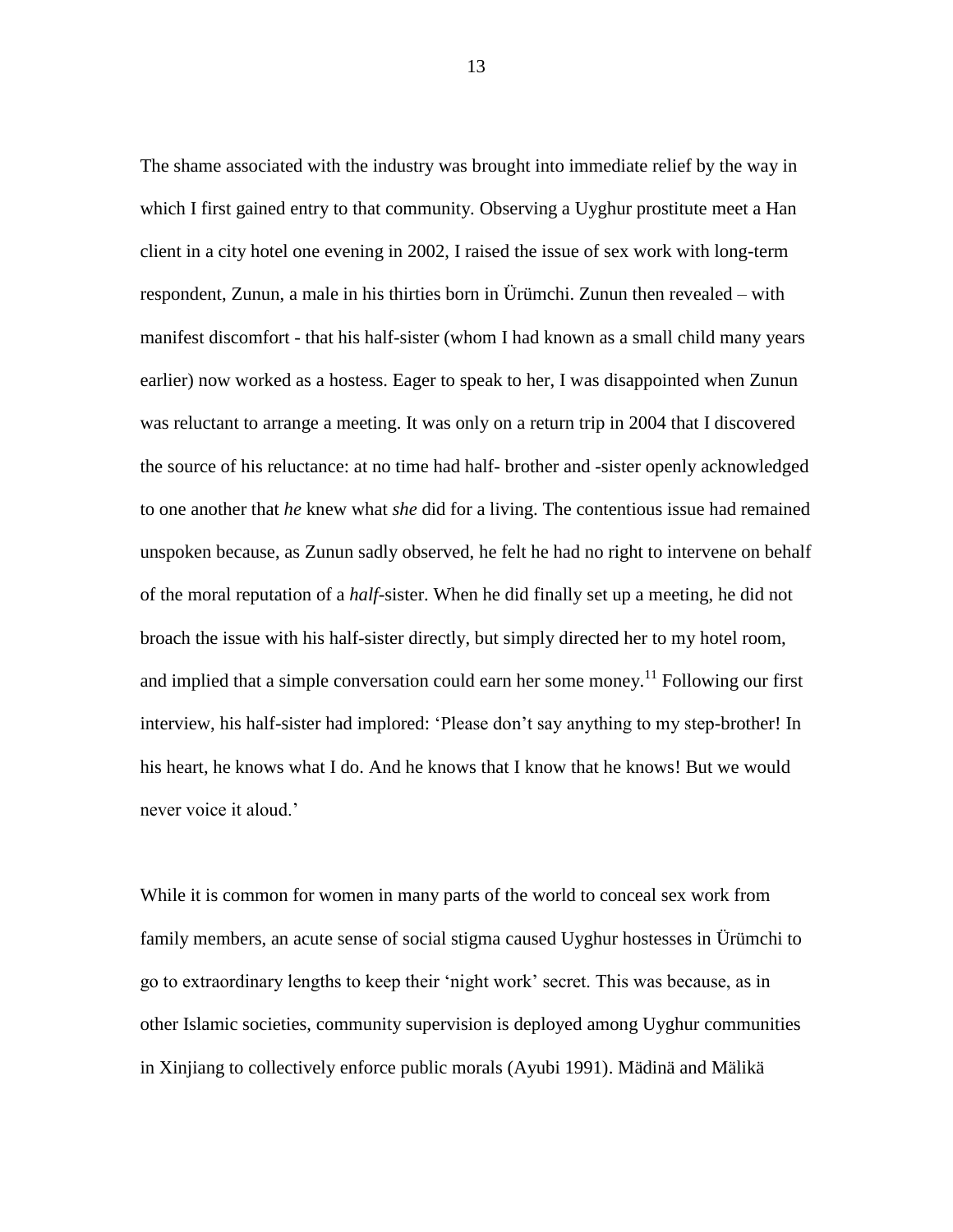revealed that they never smoked cigarettes in public, although both were addicted to nicotine owing to the nature of hostess work. They explained that if Uyghurs in the community saw a girl smoking in public, they immediately labelled her a 'prostitute'.

Previously, hostesses had been easily recognisable since they had worn make-up and clothes that more obviously evoked the industry; recently, however, hostesses tended to look just like university students, using very little make-up and dressing in casual clothes. It has therefore become harder to tell whether a Uyghur girl out with a Han male in the evening is a hostess, his romantic partner, or his work colleague.<sup>12</sup> Nonetheless, my respondents lived in acute fear of another Uyghur seeing them emerge from a karaoke bar, an institution recognised across China as an illicit den of immoral activity (cf. Jeffreys 1997: 49-50; Jeffreys 2004: 95). Khalidä related:

Once, another hostess and I were coming home from a bar at about midnight, Xinjiang time.<sup>13</sup> I bumped straight into a [Uyghur] friend, who was out with her boyfriend. I don't know if she saw me coming out of there. I lied and said I had been to call on another friend at home …The trouble is, as soon as one person sees you, they tell someone else, and then that person tells someone else… You have to do what you can to not get seen. I'm afraid of being seen even by Uyghurs who *don't* know me. Because they look at you as if to say 'What are you doing out at this hour?'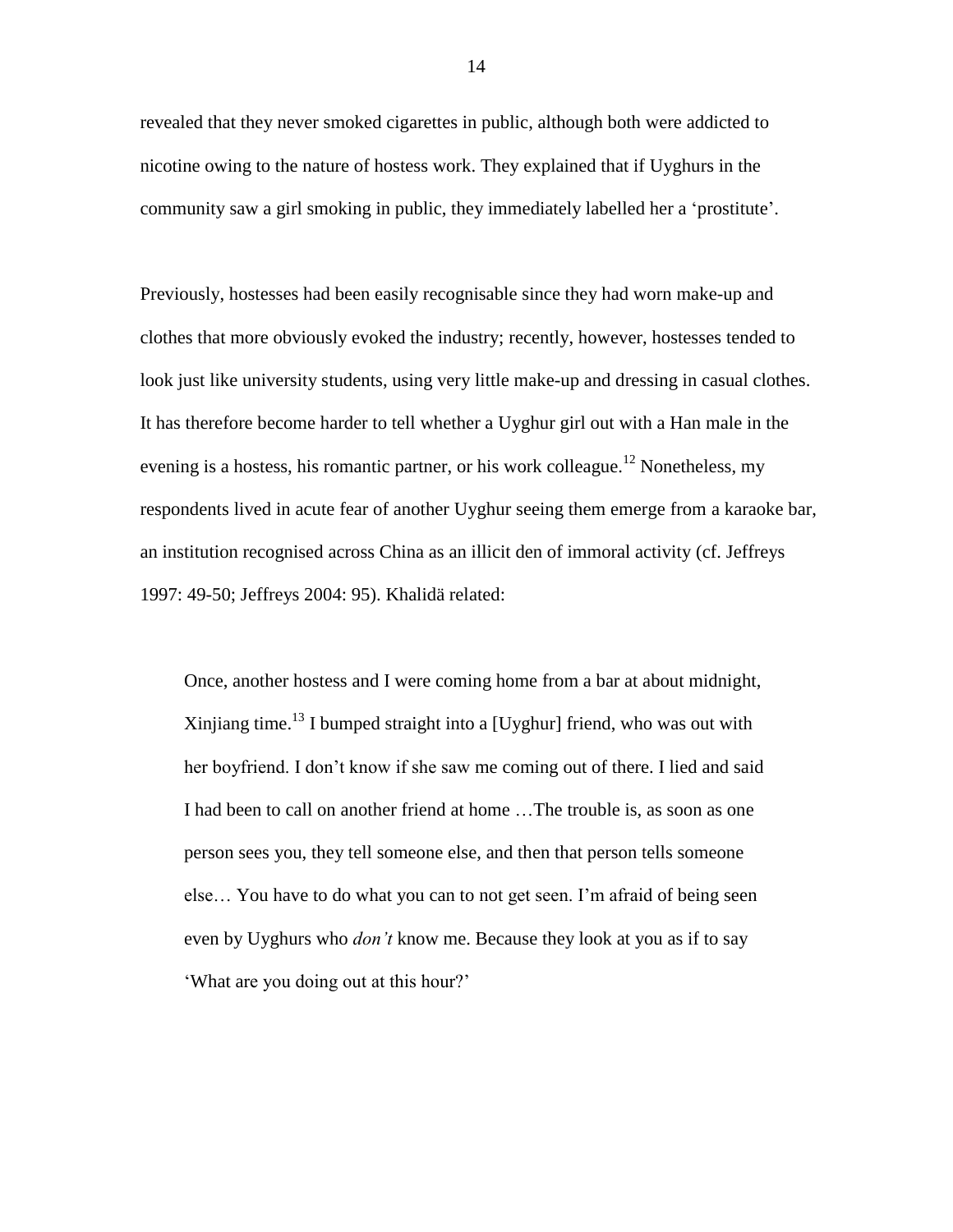The problem is not only of where but *at what time* a Uyghur girl is seen on the street, particularly if she is unaccompanied by a suitable male escort. 'Decent' Uyghur girls are subject to an evening curfew by parents, who are increasingly anxious to protect urban daughters from immoral pursuits in a rapidly modernising city. In order to prevent their parents coming to know of their activities, many hostesses would join forces. Mädinä and Mälikä explained how girls would tell their parents they were having a sleepover at a female friend's house on a given night, then take turns to stay at one another's homes, so that no one set of parents became overly suspicious on observing their daughter's late return every night.

The fact that, despite working in close proximity with Han clients, Khalidä used Xinjiang rather than Beijing time tells us much about the strength of her ethnic identity. In 2012-13, even some Uyghurs who work at the People's Courts in Ürümchi, a state institution which officially uses Beijing time, persist in using Xinjiang time (personal communication, Tim Grose). This suggests that workplace interaction with Han Chinese does not in itself determine whether an individual uses Xinjiang or Beijing time; rather, their level of ethnic consciousness does. Indeed, the obstinacy among Uyghurs in using local Xinjiang time may even have contributed to its increased use among Han residents. Visitors to the region have observed that some Han-managed hotels in Ürümchi now use Xinjiang time for check-in purposes (personal communication, Tim Grose).

The acute social stigma attached to the hostess industry meant that most urban Uyghurs were keen to disassociate themselves – and their social sub-group – from the activity.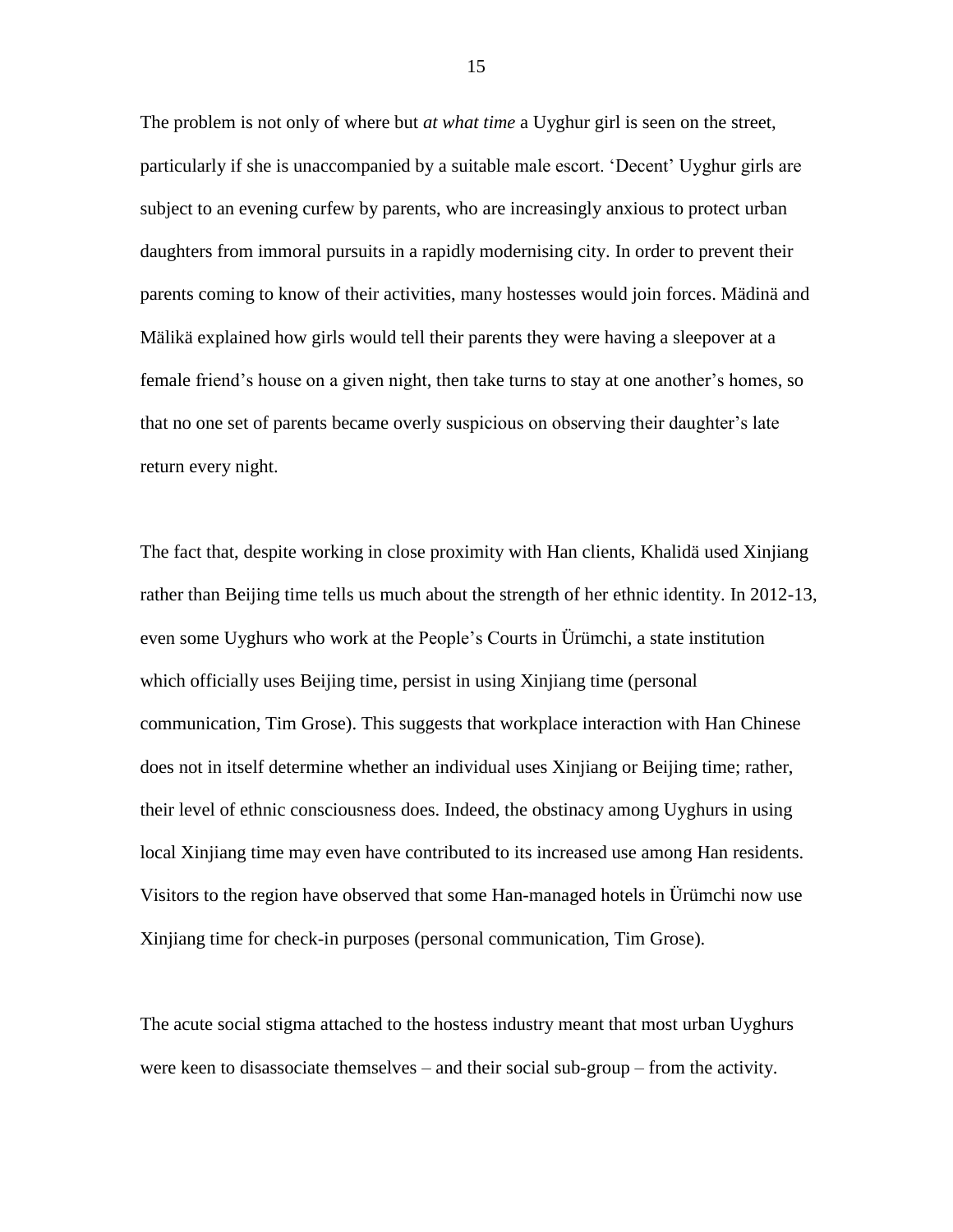Social divides of rural-urban, north-south and oasis origin, as well as *minkaohanminkaomin* (Chinese- or Uyghur-educated) background were invoked to effect this. Räwiä, a *minkaohan* state employee in her forties, asserted that most hostesses in Ürümchi are from south Xinjiang or Ghulja (Yining, another northern city), insisting: 'Ürümchi Uyghurs don't work here, they work in China proper*.* Nobody knows them there. The southerners can work in Ürümchi without fear of bumping into relatives or neighbours'.

Some members of the community suggested that it was predominantly urban *minkaohan* (Chinese-educated) girls who hostess. Tahirjan, a migrant worker in his thirties from Aqsu in south Xinjiang, argued:

Uyghur girls in this city grow up alongside Han girls, who mess about with their [Han] male classmates. Uyghur girls are influenced by them. You know, just as a blackened cooking pot leaves your hands black if you touch it. The Uyghur girls become 'broken' [Uy. *buzuq*, i.e. lose their virginity] and before you know it, they're on the game [involved in sex work].

The implication is that the behaviour of Uyghur *minkaohan* may over time be affected by the more liberal gender relations they observe among their Han peers in the classroom. The latter are more likely to embark on romantic relationships while still in education; conversely, school-aged Uyghurs are routinely instructed by parents to avoid romantic relationships until they enter the world of work.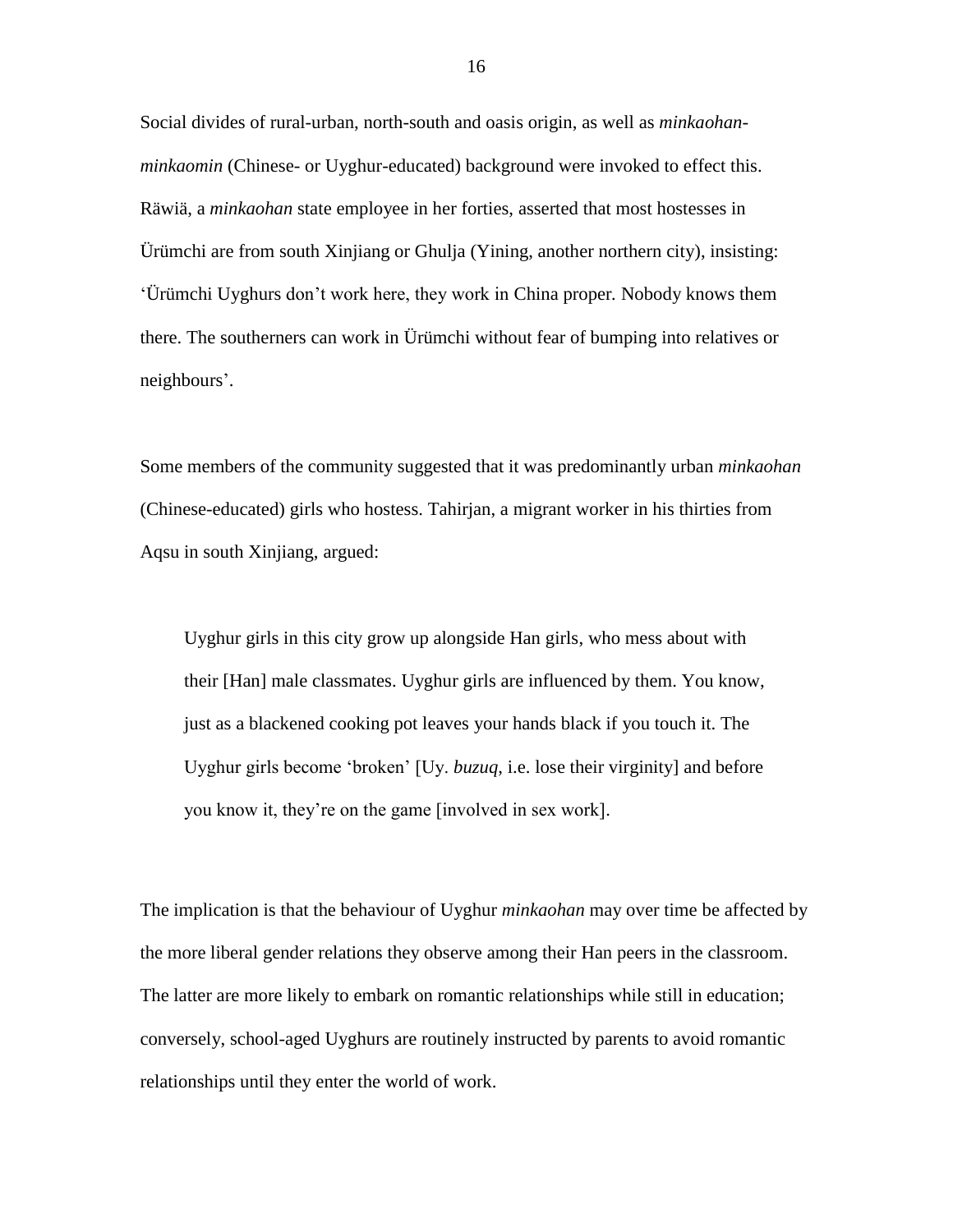However, in my conversations with female *minkaohan* in Ürümchi, the suggestion that it is mainly *minkaohan* who hostess was firmly rejected. Gülshäm, a highly acculturated *minkaohan* aged twenty (who spoke very little Uyghur), protested vigorously: 'Hostesses come from *Uyghur-medium schools*. Girls from Chinese-medium schools don't do that, no way!' She appeared extremely uncomfortable discussing this in the presence of her father, a *minkaohan* educated during the Cultural Revolution period, who conversed mainly in Chinese. Gülshäm asserted that such girls have a low educational level (Ch. *wenhua shuiping*), and thus have few other occupational paths open to them. Her comment corroborates the growing body of data pointing to an adverse employment environment for young urban Uyghurs, particularly those who lack fluency in Chinese. Gülshäm also blamed damaged family relations, arguing that most girls involved in hostess work had not received a solid family education and had 'gone off the rails' as a result. According to this argument, then, it is not linguistic acculturation - development of Mandarin Chinese as first language, and resultant familiarity with Han culture - that leads young Uyghur girls to engage in inappropriate interaction with Han men, but a poor state education (the result of financial constraints associated with a one-parent family) combined with a poor family education (the result of an absent parent).

The data gathered on the five hostesses interviewed for this study confirm much of what *minkaohan* respondents had to say, with one exception. While the hostesses confirmed that Uyghur girls will usually take hostess work in locations other than their hometown, all five were themselves Ürümchi-born and working in Ürümchi. The fact that they had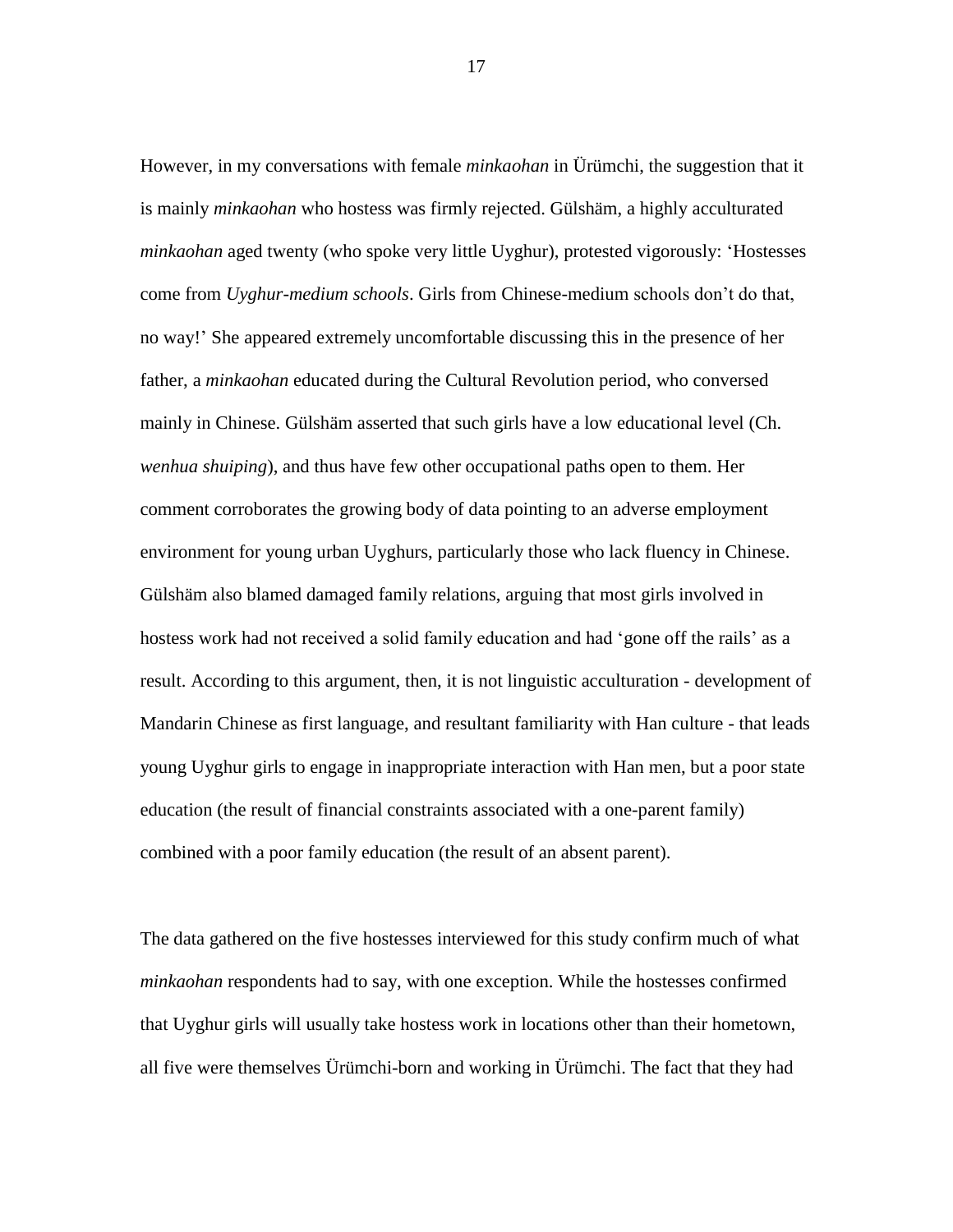ended up undertaking this activity potentially under the noses of Uyghur relatives, neighbours and friends is likely a measure of the depth of desperation each had felt. Having lost (in one way or another) the male provider in the family, none had been able to enter university (where they would have been formally trained in Mandarin Chinese in the first year), and all had consequently struggled to subsist in an urban labour market that rejects all but the most heavily acculturated ethnic minority candidates. In this, the testimonies of *minkaohan* respondents - that hostesses hail from broken families and from *minkaomin* educational backgrounds (and are therefore disadvantaged in the job market) ring clear and true. As the result of a departed parent, resultant financial difficulties, and a prematurely halted education, all five girls in this study had had to resort to hostess work, which in turn had led to severe conflicts of personal and group identity. The personal shame and social stigma attached to the hostessing profession by the Uyghur community, particularly in an environment charged with inter-ethnic tension, had driven them even to contemplate taking their own lives.

Yet each had subsequently picked herself up, dusted herself down, and determined to 'use' the hostess industry as a means to improve her future social position and that of her ethnic group, as we shall see below. The fact that the girls spoke mainly in Chinese or code-switched when talking about the details of the hostessing profession demonstrates that they placed this activity firmly in a Han linguistic and cultural frame of reference, creating a moral distance; that the girls reverted to speaking entirely in Uyghur when describing their feelings or when distressed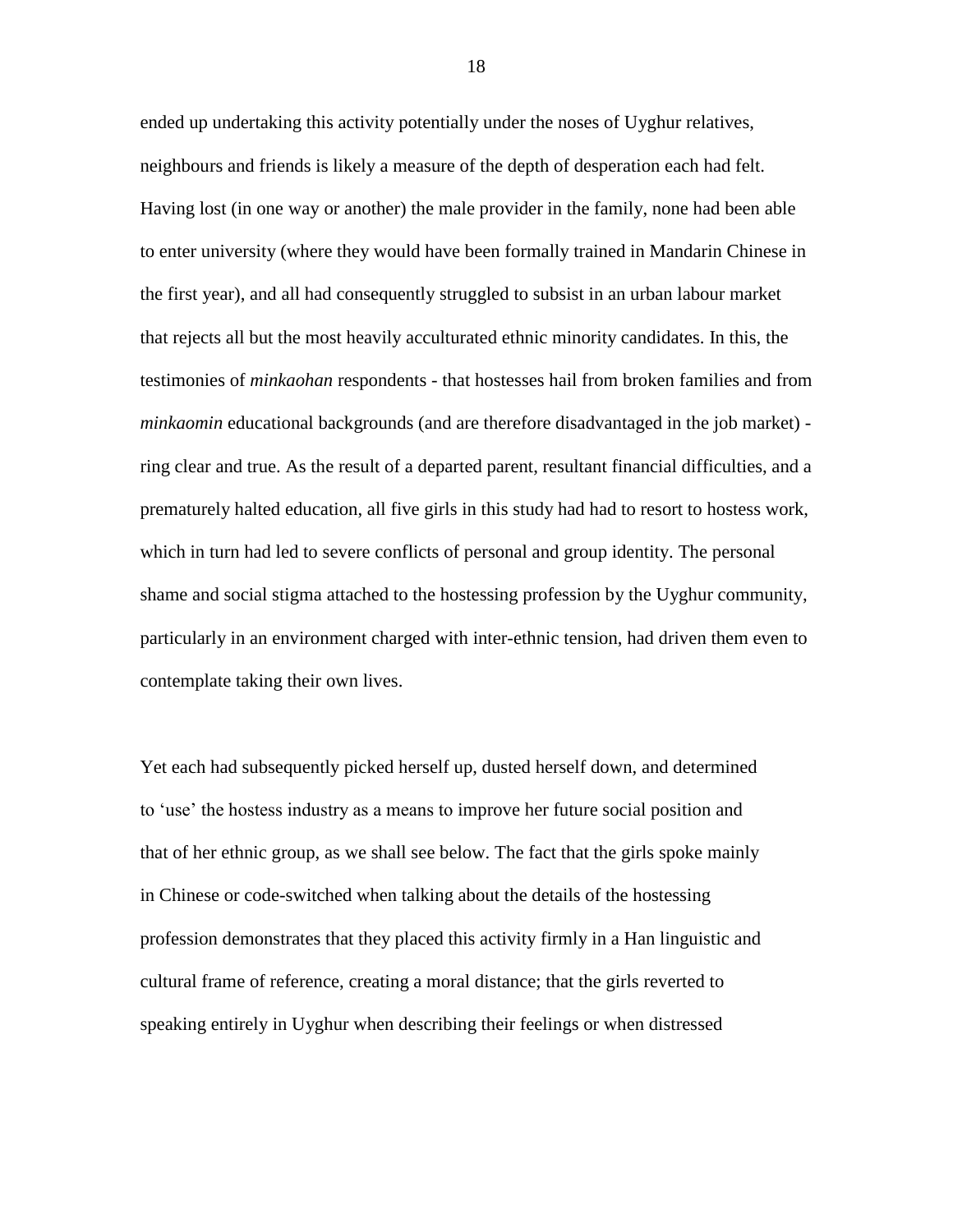suggests on the other hand that they derived a sense of cultural belonging and emotional comfort from the use of the mother tongue.

#### **Reconfiguring morality: religious and ethno-political boundaries**

Any study centred on Uyghur hostesses who work with Han clients must address the question of morality management, in both religious and ethno-political terms. Certainly, religious considerations were frequently cited by urban Uyghurs in their censure of the profession. Dilbär, for instance, described her mother's reaction on seeing a Uyghur girl standing outside a bar with a Han male: 'My mum was furious. Because those places aren't halal; and she was going inside… with a Han!' But how do hostesses reconcile themselves with the Islamic component of their identities?

In her studies of rural migrant hostesses in China proper, Zheng Tiantian used the phrase 'new moral vision' to describe how Han respondents fundamentally revised standards of right and wrong with regard to Confucian mores of female propriety. Within that vision, the deliberate commodification of romance, the body and intimacy is 'transformed from a denigration of female virtue into a route to empowerment' (Zheng 2008, 459). This process takes place in a context where rural hostesses have learned from painful experience that female purity is appreciated neither by urban men nor by society at large. Within orthodox Islamic law (including Sunni schools of jurisprudence), marriage is the central institution for 'sanctioned erotic pleasure.' As such, it defines premarital and extramarital sex – by men and women - as practices defiling the sanctity of the marital union (Gutiérrez 2012, 156). Because of the shame attached to an unmarried Muslim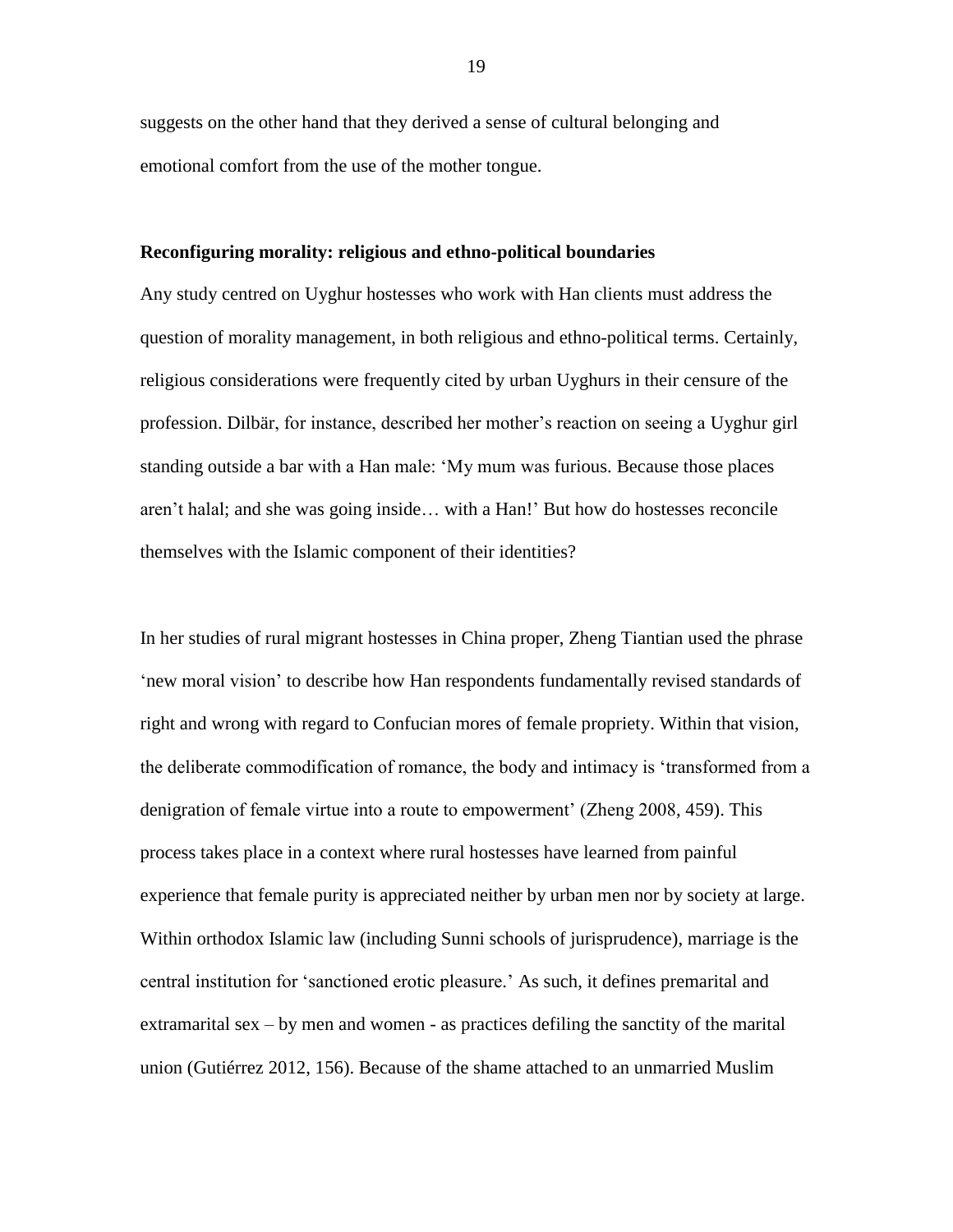woman 'opening her face' to a man who is not a blood relative, my respondents struggled with their conscience when entering the industry, and that struggle continued well beyond the first act of religious 'betrayal'. Mädinä and Mälikä confirmed that they had bitterly reproached themselves at first, on the grounds that they were Muslims. Mädinä described how she had studied at a religious school (Uy. *mäktäp*) when she was of primary school age, and had kneeled behind her grandmother as the latter prayed. She retained a crystal clear memory of her grandmother's loud and sonorous intonation of the prayers (Uy. *namaz*). Both girls denied any suggestion that they enjoyed the recreation afforded by hostess work (an admission made by some Han hostesses, see Gil et al. 1996, 144), and both vowed to give up drinking and smoking once they had earned enough money to change career, stating: 'That will be a new start in every way.'

According to convention, a hostess can refuse to perform genital or oral sex acts (Zheng 2004, 128). This creates an important means for Uyghur hostesses to draw moral boundaries, based on religion, in relation both to Han clients and to Han hostesses. Mädinä grimaced as she explained: 'Some clients want to grope (Ch. *luanmo*) your breasts and thighs, or kiss you; but not all [Uyghur] girls will do that.' Mälikä, for example, reported that she did not 'go off stage', and never allowed clients to 'maul' her. While her customers sometimes lost their temper as a result, for Mälikä, this produced a good result, since they would frequently decide that she was 'too prim and proper' and dismiss her after paying the basic fee. Although some customers offered her as much as 10,000 yuan for sex – calling it 'an investment for her future' - she always refused. As she noted: 'It's important to be a virgin in Uyghur culture. If the family of the groom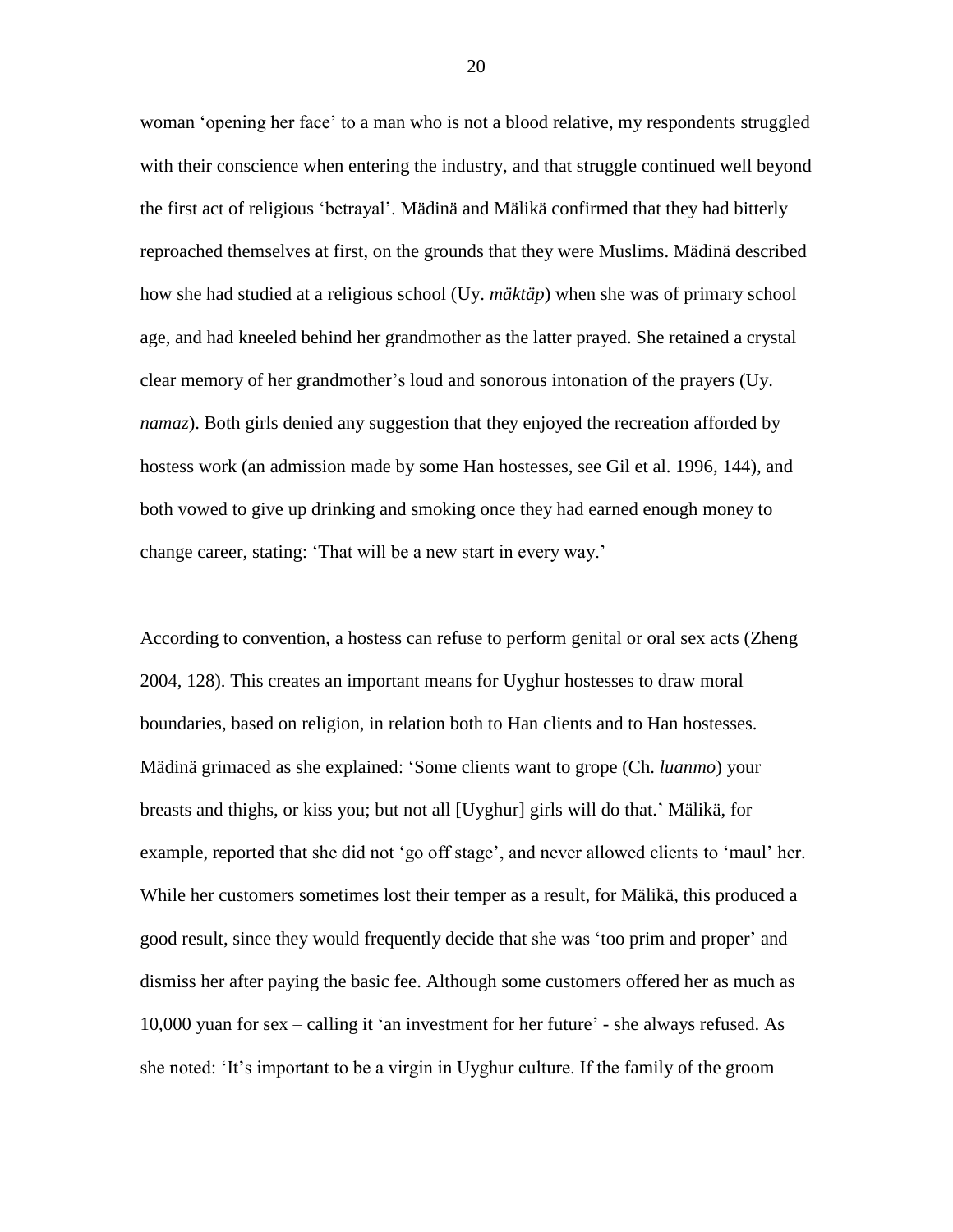finds you're not a virgin on your wedding night, it's a big problem.' I would suggest that, in fiercely protecting their chastity vis-à-vis Han clients, my respondents deliberately underlined ethnic and religious group membership. Thus, Mälikä was in a position to assert: 'I don't believe I have let myself down in any way […] I have nothing to reproach myself for.' She succeeded in 'taking the moral high ground' while simultaneously 'occupying the economic low ground', to borrow Otis' (2008: 370) phrase.

While it appears that some Uyghur hostesses, possibly those who are hardened to the character of the industry, are less strict with regard to sexual fondling, even they maintain certain limits. Tunisa complained of 'uneducated and lewd' Han customers, who would 'maul' a girl without even speaking to her. While she admitted that once drunk (an occupational hazard), she might let clients touch her breasts or kiss her cheek, she was clear that she would never allow a Han client to kiss her mouth, because 'they are not Muslims and they eat pork.' Mädinä gave the same reason for her refusal to sleep with Han clients, raising the further problem that Han clients are not circumcised. This culturally conservative behaviour often caused Han hostesses to remark that the Uyghur girls did not know how to have fun [Ch. *bu hui wanr*]. At such times, Mädinä and Mälikä would evoke the counter-stereotype that Han people are introverts and killjoys, a charge based on the relative disinclination among Han people to perform (dance) for others (Smith Finley 2013a). Where a Uyghur hostess did consent to sleep with a Han client, that individual often had an extraordinary motivation. Khalidä slept (as a virgin) with a Han client out of desperation to raise money for her brother's medical care. A friend of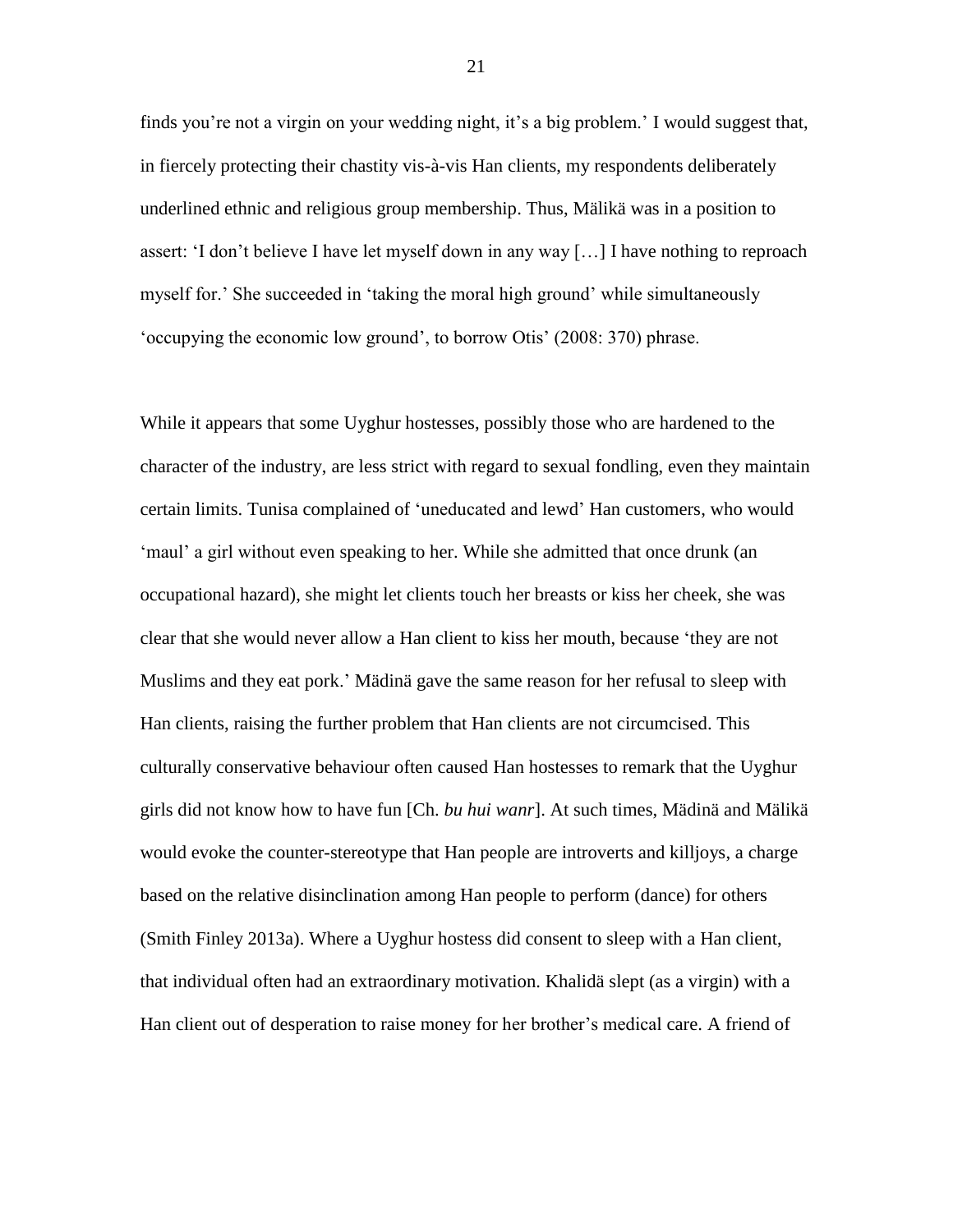Mädinä's slept with Han clients regularly because she had epilepsy, and needed money to purchase her medication.

On the other hand, some Uyghur hostesses occasionally slept with a Muslim client, though this was rarely with the intent of earning money alone. As Zheng notes, 'ideal' exit strategies for Han hostesses include becoming an independent businesswoman, marrying a client, or becoming the mistress (Ch. *ernai*) of a wealthy client (2004, 142). These strategies hovered also in the minds of my respondents. I have earlier described Mädinä's aspiration to buy a car and become a private-hire driver. She also mentioned that she had come to genuinely care for certain of her Muslim clients, and to hope she might have a future with them. For instance, while hostessing in Kunming, she had met a Turkish jade merchant. As she related:

I didn't sleep with him right away, only after I'd 'sat' with him four or five times. But then I slept with him for 1500 yuan, and he got a bad impression of me, thinking I did that sort of thing all the time. But I genuinely liked him, so the second time I slept with him I didn't take his money. And his attitude began to change.

On another occasion in Ürümchi, Mädinä had become acquainted with a Tajik client from Central Asia, who worked as a commercial airline pilot. She confessed that she had 'utterly fallen for him', and, again, slept with him for no charge: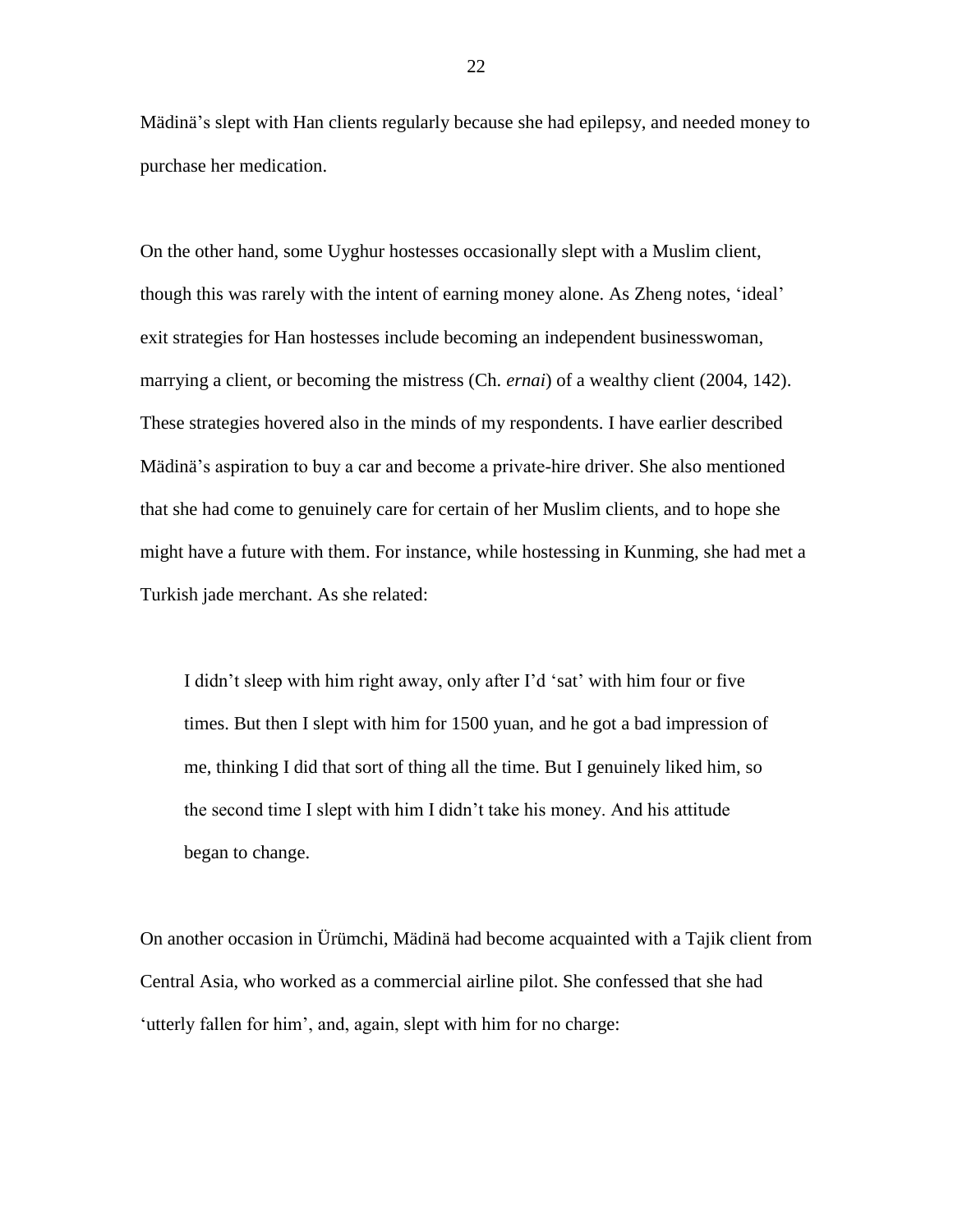He really liked me. You know, Islam allows men to take four or five wives? Well, he had a wife in Tajikistan. But he wanted to make me his second wife and 'keep' me in a flat here in Ürümchi. He said I wouldn't need to hostess any longer, that he would pay for everything I needed.

Mädinä had even taken this lover back to her grandfather's house (Uy. *chong öy*), although she had not dared to tell the old man the truth, introducing the pilot only as a 'friend'. In this way, Uyghur hostesses sometimes sought to render their activities 'sustainable in ethical terms' and emotionally bearable by keeping a regular client with whom they had the possibility of a long-term relationship, a strategy also observed in southeast Asia (cf. Lindquist 2010: 297).

One might surmise that the religious boundaries drawn by these hostesses in relation to Han clients are the natural outcome of a *minkaomin* education, assumed to be less secularised than an education received in Mandarin Chinese. Yet the reality is far less clear-cut. For one thing, although *minkaomin* students received their education in the Uyghur language from native Uyghur teachers, the curriculum they studied will likely have been as devoid of religious content as that studied in *minkaohan* classrooms. It is more likely that the hostesses' religious knowledge was absorbed in the family home during childhood, as in the case of Mädinä's observations of her grandmother. Furthermore, that knowledge will have deepened in the current climate of re-Islamisation in the Uyghur community at large. At the time when I interviewed the girls, Mädinä's stepmother (her grandfather's second wife) had embarked on a self-taught Quranic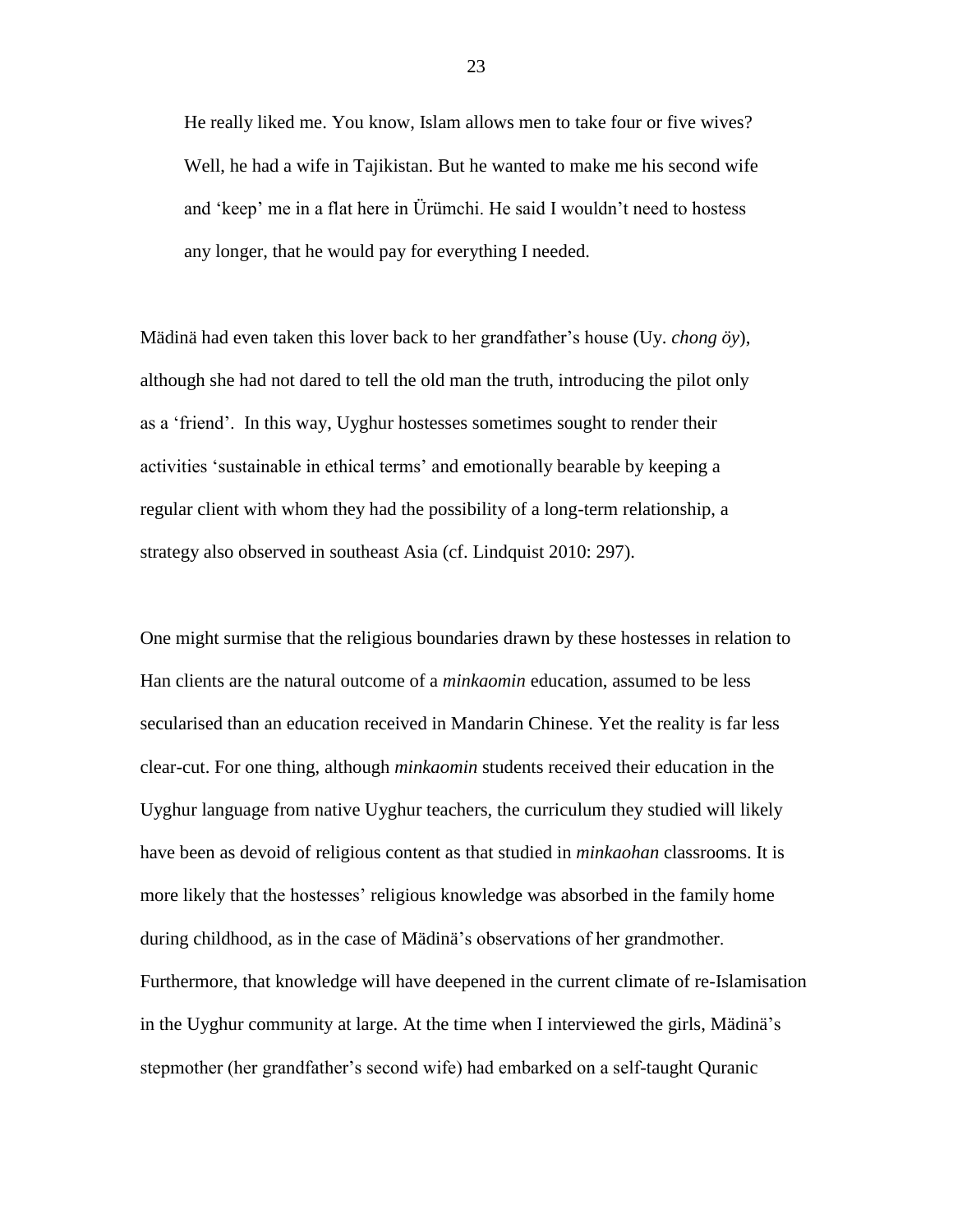education, and prayed by herself at home five times a day. I had never observed this person pray over the fifteen months I knew her back in 1996. Another explanation is that the religious boundary put in place when dealing with Han clients is to at least some extent politically motivated. After all, it can disappear when interacting with a Muslim client, although Islam strictly proscribes pre-marital and extra-marital sex.

#### **Discussion and Conclusions**

In this chapter I have documented the backgrounds and experiences of Uyghur hostesses in Ürümchi, and explored how they make sense of social, ethnic and religious identities. Based on my limited sample of five case studies, there is no evidence to suggest, as some members of the Uyghur community argue, that hostesses originate particularly from rural or urban Xinjiang, or from north or south. What does emerge is that girls can work more easily when operating outside of their hometown, since this allows them to evade the social supervision of parents and communities. Even so, this does not prevent some Uyghur hostesses from working in their home cities when in severe financial straits, as my case studies demonstrate: all five women are Ürümchi-born.

Regarding the popular assertion that *minkaohan* (Chinese-educated) women are more likely to enter this profession, data collected for this study casts doubt. It appears that better-educated and highly acculturated *minkaohan* are more likely than *minkaomin* to consider a genuine romantic relationship with Han schoolmates or colleagues. My earlier study on Uyghur-Han inter-ethnic courtship corroborates this claim (Smith Finley 2013b). However, *minkaohan* assign the 'immoral' world of hostessing firmly to the socially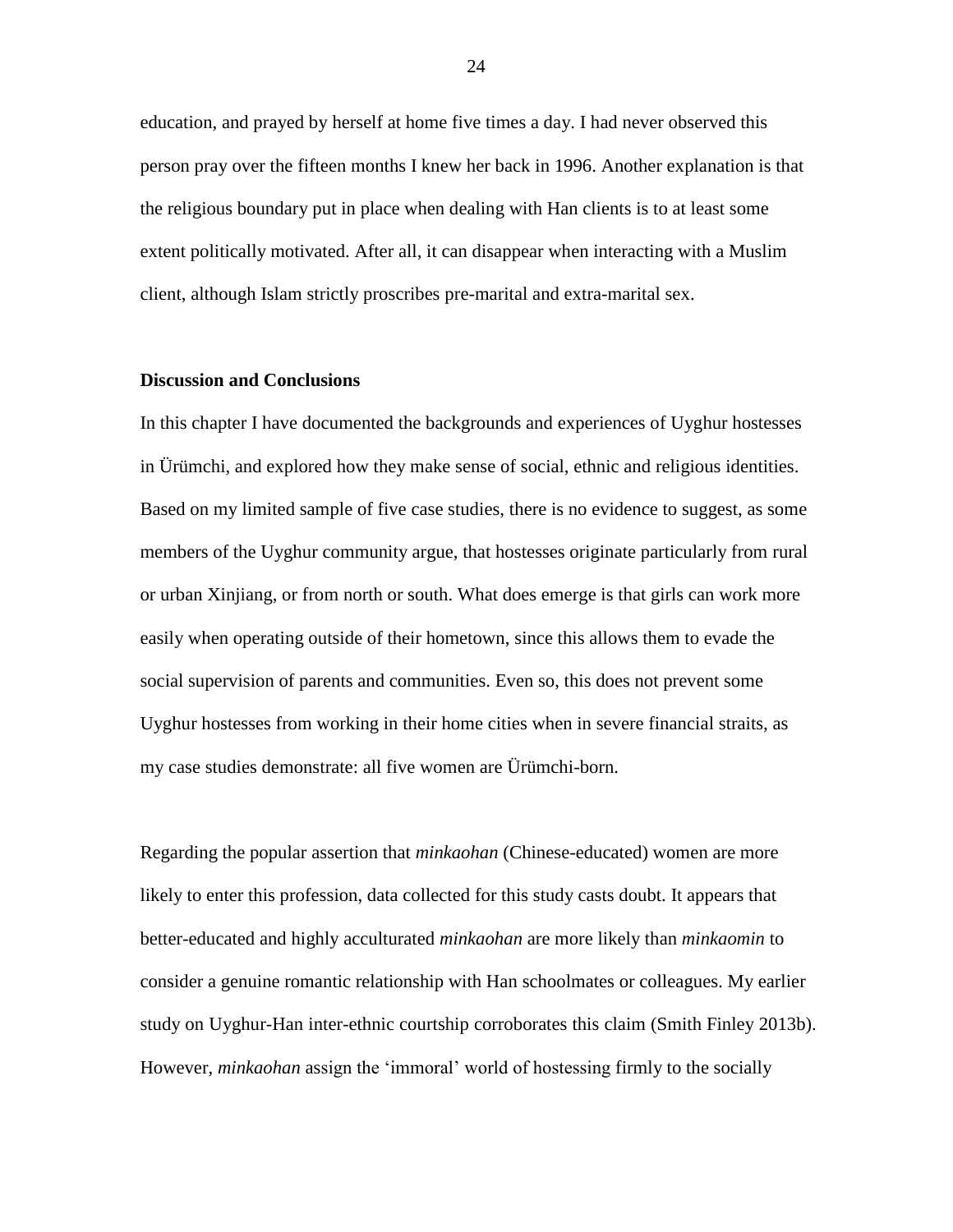'damaged' (those from broken families) and to *minkaomin*, whom they perceive as less well educated owing to their only partial fluency in Chinese and their education in less well-funded Uyghur-medium schools. It is notable that all five women interviewed for this study hail from broken families and are *minkaomin*.

At a time when a strict community taboo outlaws Uyghur-Han intermarriage, what does it mean when Uyghur females consent to work in close proximity to Han males in a sexually liberal environment? How far does it signal the collapse of inter-ethnic boundaries constructed by Uyghurs to claim cultural and moral superiority vis-a-vis Han Chinese? My sample suggests that young Uyghur women become involved in hostessing at times of severe economic need, often following the loss of the family head through death or divorce. They rarely have a university degree, although some use income from hostessing to fund university studies in the present or future. Having no degree, they fall victim to ethnically ordered employment discrimination in Han-dominated urban Xinjiang, where Han employers prefer Uyghur *minkaohan* (Chinese-educated) candidates over *minkaomin* (Uyghur-educated) candidates, and many will not countenance hiring Uyghurs at all. These young women resort to hostess work in the absence of more gainful employment, or in addition to their day job, as a means to pay the bills, become socially mobile, or amass disposable income.

For my Ürümchi respondents, as for Zheng's (2004, 2008) Han rural migrant hostesses, the industry is a temporary means to an end. Fully aware that their ethnic group is disadvantaged by employment realities in urban Xinjiang, these young Uyghur women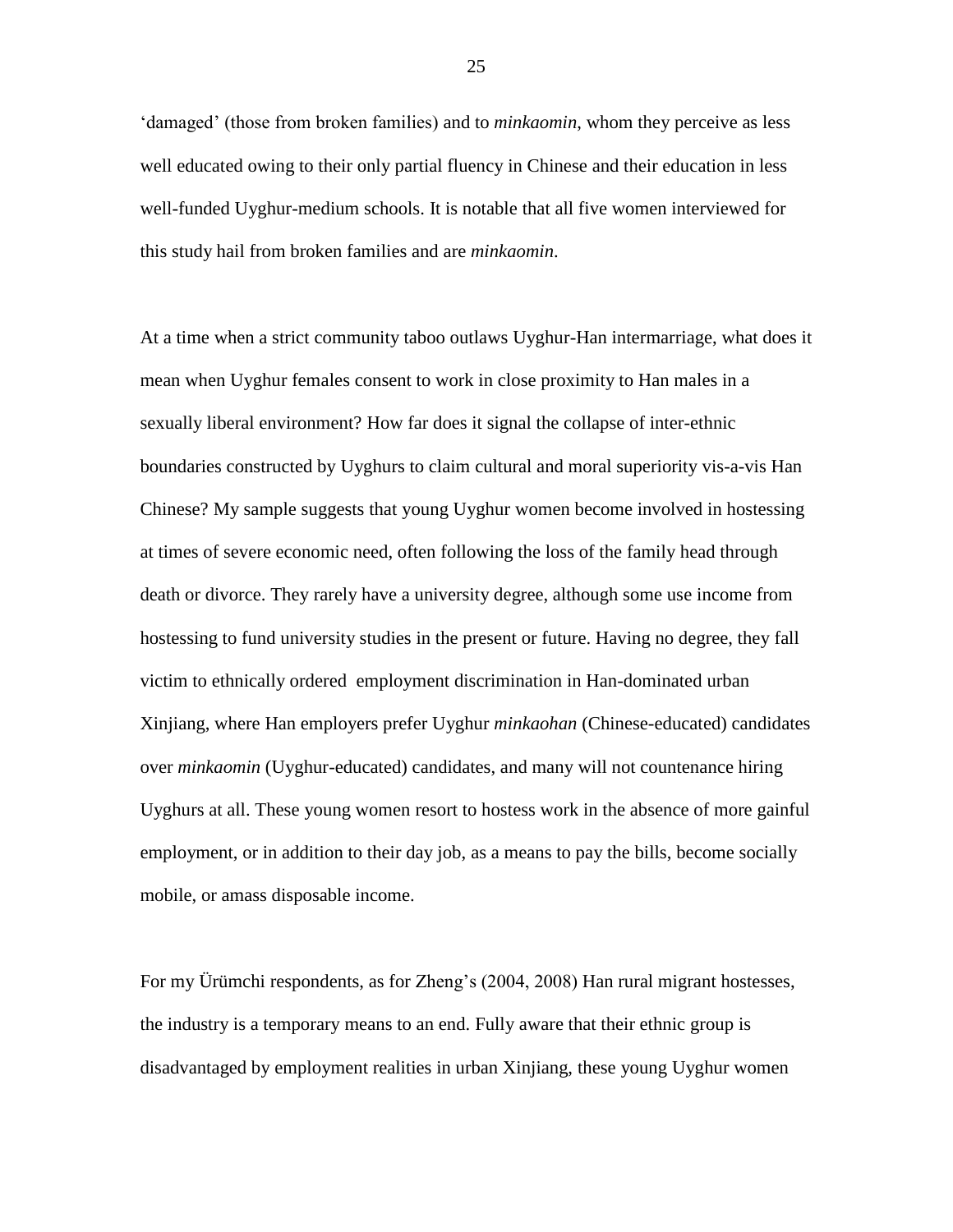justify what is seen by the broader Uyghur community (especially males) as an act of 'ethnic betrayal' as a defendable drive for upward social mobility. A key point to emerge is the gap between simply *subsisting* and *having disposable income* that might be invested towards personal social improvement (and, by extension, improvement of the social position of the Uyghur ethnic group). This may take the form of ownership of material/consumer goods, establishment of an independent business, or the pursuit of a white-collar career. Surrounded by Han peers who are better off and better able to consume a range of aesthetically pleasing products, some young Uyghur women aspire to do the same. For those who lack full fluency in Chinese or a sufficiently high level of education, the 'rice bowl of youth' (Ch. *qingchun fan* 青春饭, Wang 2000: 73) may be viewed as the only way to achieve this. Hostess work simultaneously constitutes a moral 'sacrifice' (here, a crossing of ethnic and religious boundaries) and a 'stepping stone' towards a young Uyghur woman's life goals (cf. Zheng 2007).

So what does the decision to enter the hostess industry say about these young women's sense of ethnic identity, and how do their experiences within that industry further impact on their level of ethnic awareness? Below I will discuss factors mitigating towards a weak and negative ethnic identity before going on to assess those that suggest a strong and positive one. First, a core contingency leading to a potentially negative ethnic identity is the nature of these girls' broken family background. Several have been affected by heroin abuse among male relatives, including brothers and boyfriends. While this pathology can to a degree be seen sympathetically as the Uyghur male response to dwindling chances since the 1990s of political independence, for female relatives it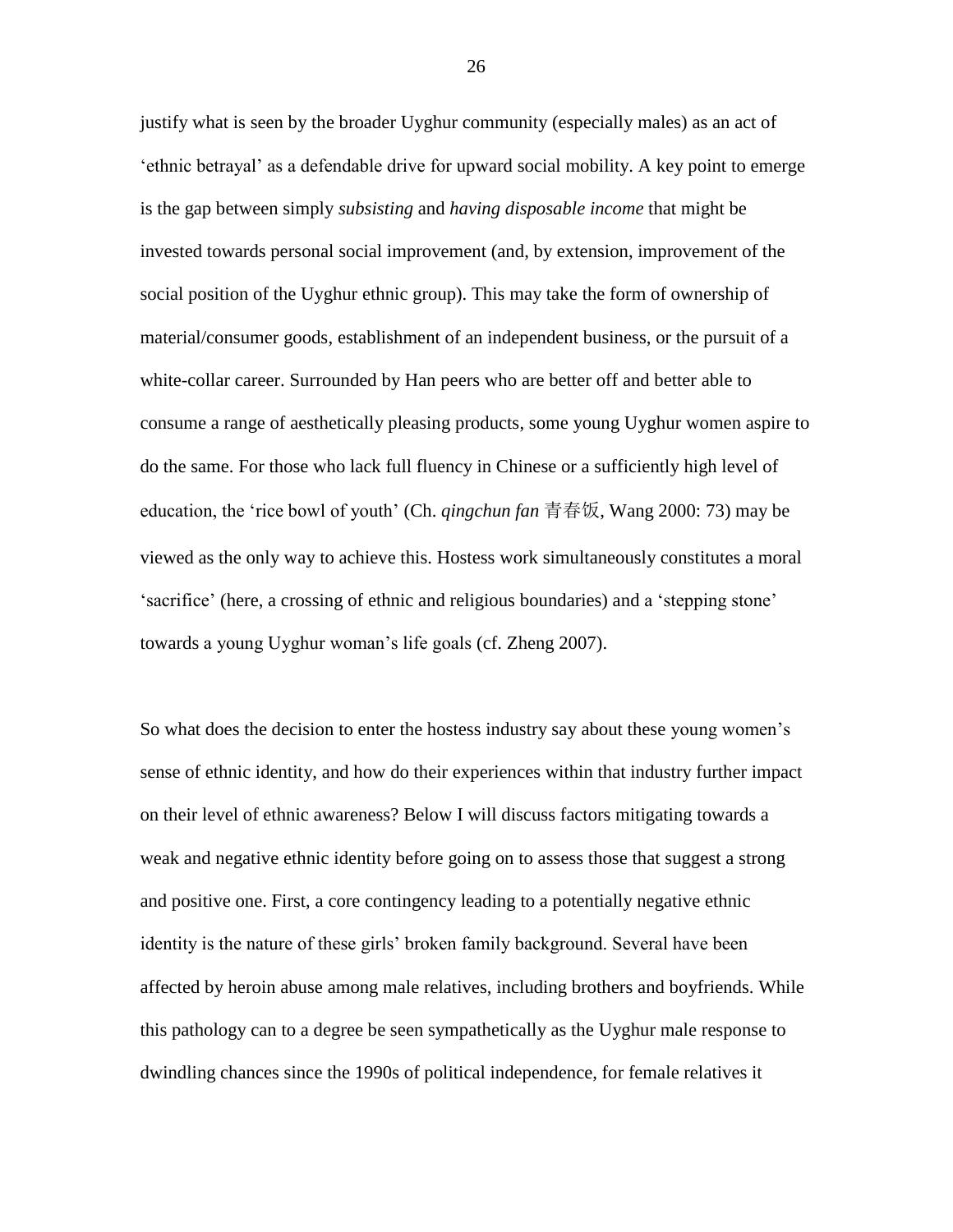translates into an absence of male support and dependability and a severely compromised financial situation. Some fathers may be absent owing to arrest (even execution) for becoming involved in political separatist activities. Again, while a sympathetic view might cast these men as honourable martyrs, their actions may be viewed by Uyghur women (traditionally more practical when it comes to questions of the Uyghurs' future within the Chinese nation-state) as a failure to put family before ethno-national politics. The girls interviewed for this study had also formed negative views of Uyghur menfolk and possibly of norms governing male-female interaction within Uyghur culture – as a result of their abuse by male relatives and boyfriends, and the fact of continuing high levels of divorce in Uyghur society.

Another potential source of low self-esteem among these girls is the ethnic discrimination suffered by all Uyghurs in the spheres of language use, education and employment, although this may conversely lead to a strengthening of ethnic awareness (see below). Having once entered the hostess industry (and decided to stay there despite the possibility of getting work in the service industries), it could be argued that these girls value consumer goods and money over their ethnic dignity. Indeed, the fact that they knowingly continue to place themselves in a position where some Han clients will subject them to ethnically-based humiliation could be construed as a sign of low self-esteem in group terms - and frequently is construed as such by male members of the Uyghur community.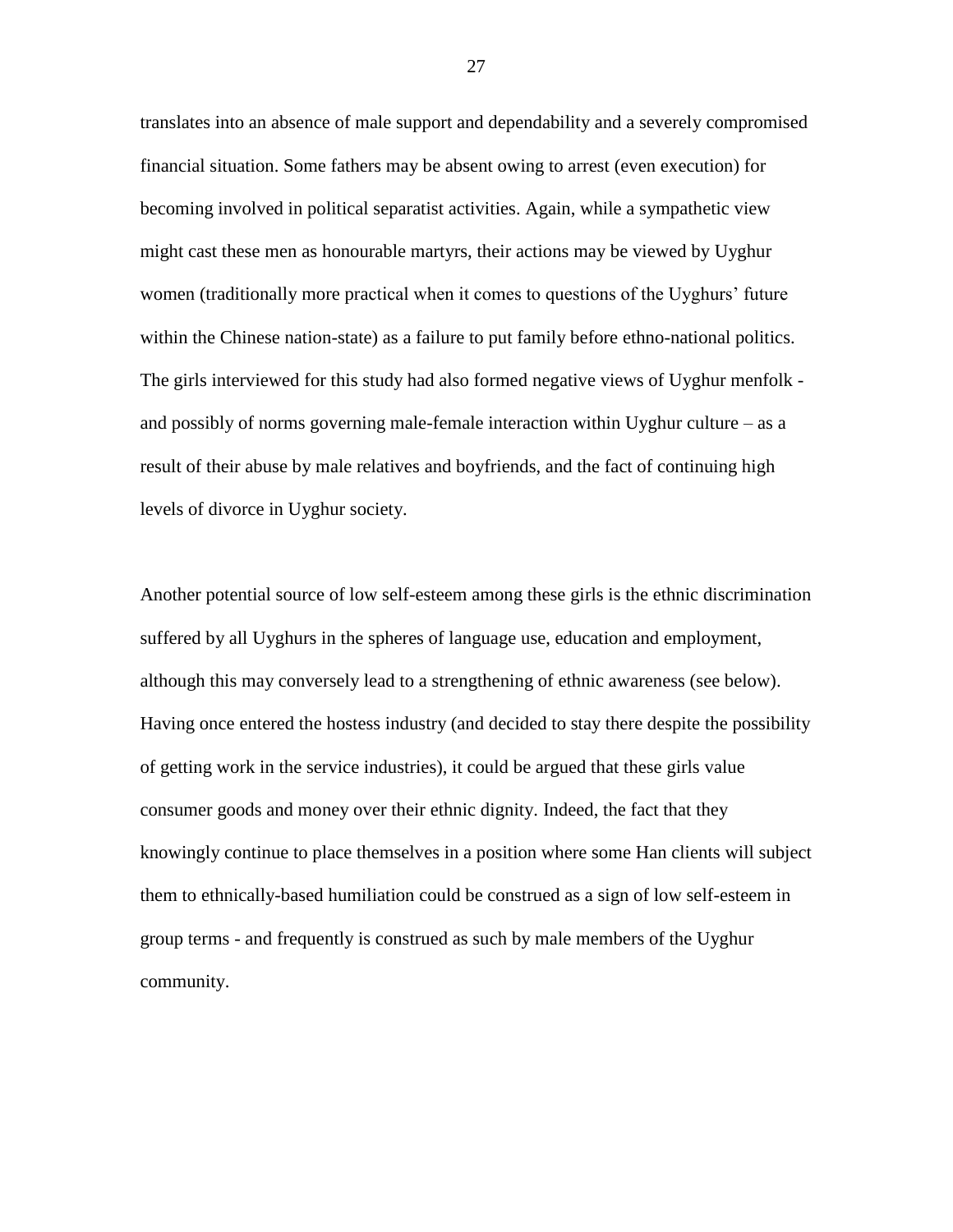Yet my sample also produced much evidence to the contrary. The girls' deep awareness of Islamic cultural mores, their keen desire to conceal their night-time activities from their families and the Uyghur community, and their deployment of a superior cultural morality in the face of Han clients and Han hostesses suggests a robust Uyghur ethnic identity, in which religion is the core element. Their indignation when faced with ethnic discrimination in the labour market demonstrates a keen awareness of inter-ethnic inequality. Meanwhile, their determination to do whatever it takes to better themselves, support their families, and achieve upward mobility suggests a strong sense of selfrespect at both the individual and the group level. Khalidä described how some Han customers would tell Uyghur hostesses that they should 'forget any idea of taking an equal place in this society'. Yet when I asked whether she ended up believing them, she was clear: 'No. We have to do whatever we can to educate ourselves and match them.' Mälikä's response was equally defiant: 'If you believe them, that's the end of selfconfidence, and the end of any chance of bettering yourself'. Asked whether they considered themselves 'servants to the Han' (as charged by many Uyghur males), Mädinä and Mälikä's counter-argument was convincing: 'Well, even if we work somewhere else scrubbing dishes or making beds, aren't we still being servants to the Han? What's the difference?' Furthermore, the more savvy of the five took advantage of the hostess scenario to reverse the ethnic hierarchy and mock unwitting Han males on both linguistic and cultural levels. The position taken up by the girls in my sample is perhaps most neatly described in this final comment from Khalidä:

Where is my sense of ethnic self-respect? Everything I've done, I've done for my brother, my mother and my sisters. What will happen to us, to me, if I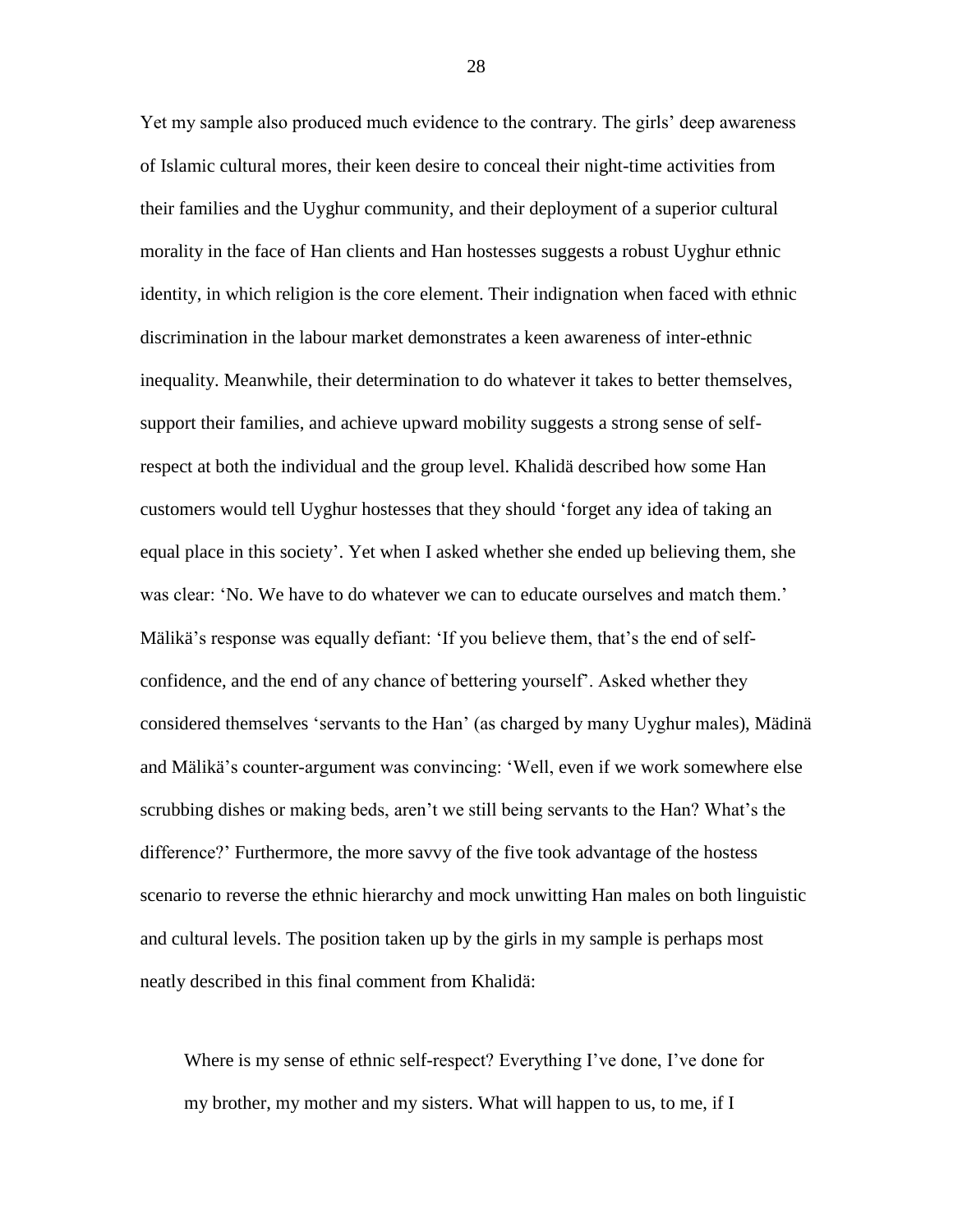don't do this work? If I don't get myself a college education, how will I support my family? If my cultural level remains low, how will it be for my family, for Uyghurs as an ethnic group? We will always be inferior! What I'm doing is the best I can do, for myself, and for the Uyghurs as a group.

## **References**

Dautcher, Jay Todd. 2004. "Public Health and Social Pathologies in Xinjiang." In *Xinjiang: China's Muslim Borderland*, edited by S. Frederick Starr. New York & London: M.E. Sharpe, 276-98.

Do, Tess. 2006. "*Bargirls* and *Street Cinderella:* Women, Sex and Prostitution in Le Hoang's Commercial Films." *Asian Studies Review* 30:175-88.

Gil, Vincent E., Marco S. Wang, Allen F. Anderson, Guo Matthew Lin, and Zongjian Oliver Wu. 1996. "Prostitutes, Prostitution and STD/HIV Transmission in Mainland China." *Social Science & Medicine* 42(1):141-52.

Gutiérrez, Ramón A. 2012. "Introduction: Islam and Sexuality." *Social Identities* 18(2): 155-59.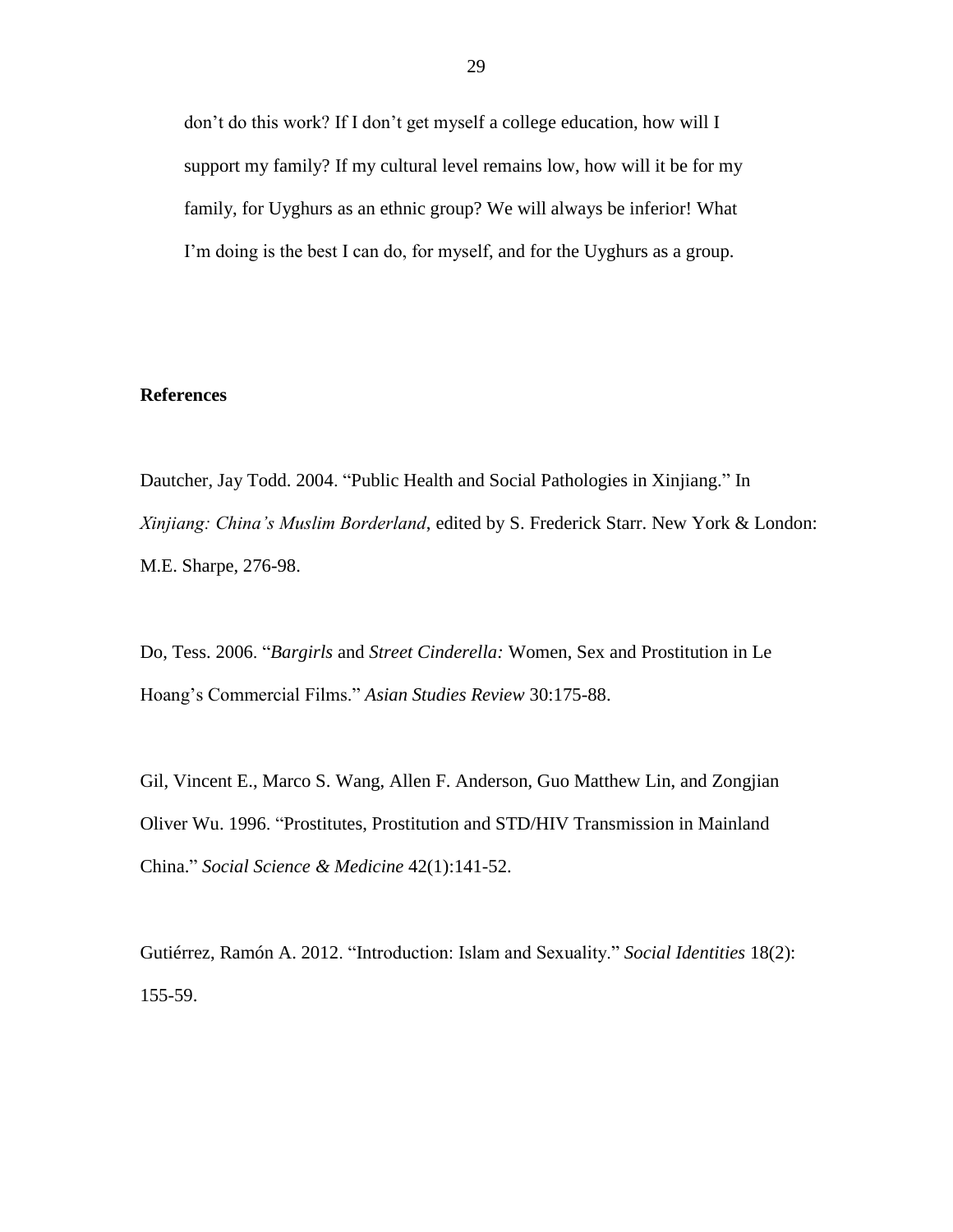Hasmath, Reza. 2012. "Migration, Labour and the Rise of Ethno-Religious Consciousness among Uyghurs in Urban Xinjiang." *Journal of Sociology*  1440783312459101, first published 3 October.

Hershatter, Gail. 1996. "Chinese Sex Workers in the Reform Period." In *Putting Class in its Place: Worker Identities in East Asia*, edited by Elizabeth J. Perry. Berkeley: Institute of East Asian Studies, University of California, 199-224.

Jeffreys, Elaine. 1997. "'Dangerous Amusements': Prostitution and Karaoke Halls in Contemporary China." *Asian Studies Review* 20(3):43-54.

Jeffreys, Elaine. 2004. "Feminist Prostitution Debates: Are There Any Sex Workers in China?" In Anne E. McLaren ed., *Chinese Women: Living and Working*. London: RoutledgeCurzon, 83-105.

Jeffreys, Elaine. 2008. "Advanced producers or moral polluters? China's bureaucratentrepreneurs and sexual corruption." In *The New Rich in China: Future Rulers, Present Lives*, edited by David S. G. Goodman. London: Routledge, 243-291.

Lindquist, Johan. 2010. "Putting Ecstasy to Work: Pleasure, Prostitution, and Inequality in the Indonesian Borderlands." *Identities: Global Studies in Culture and Power* 17:280- 303.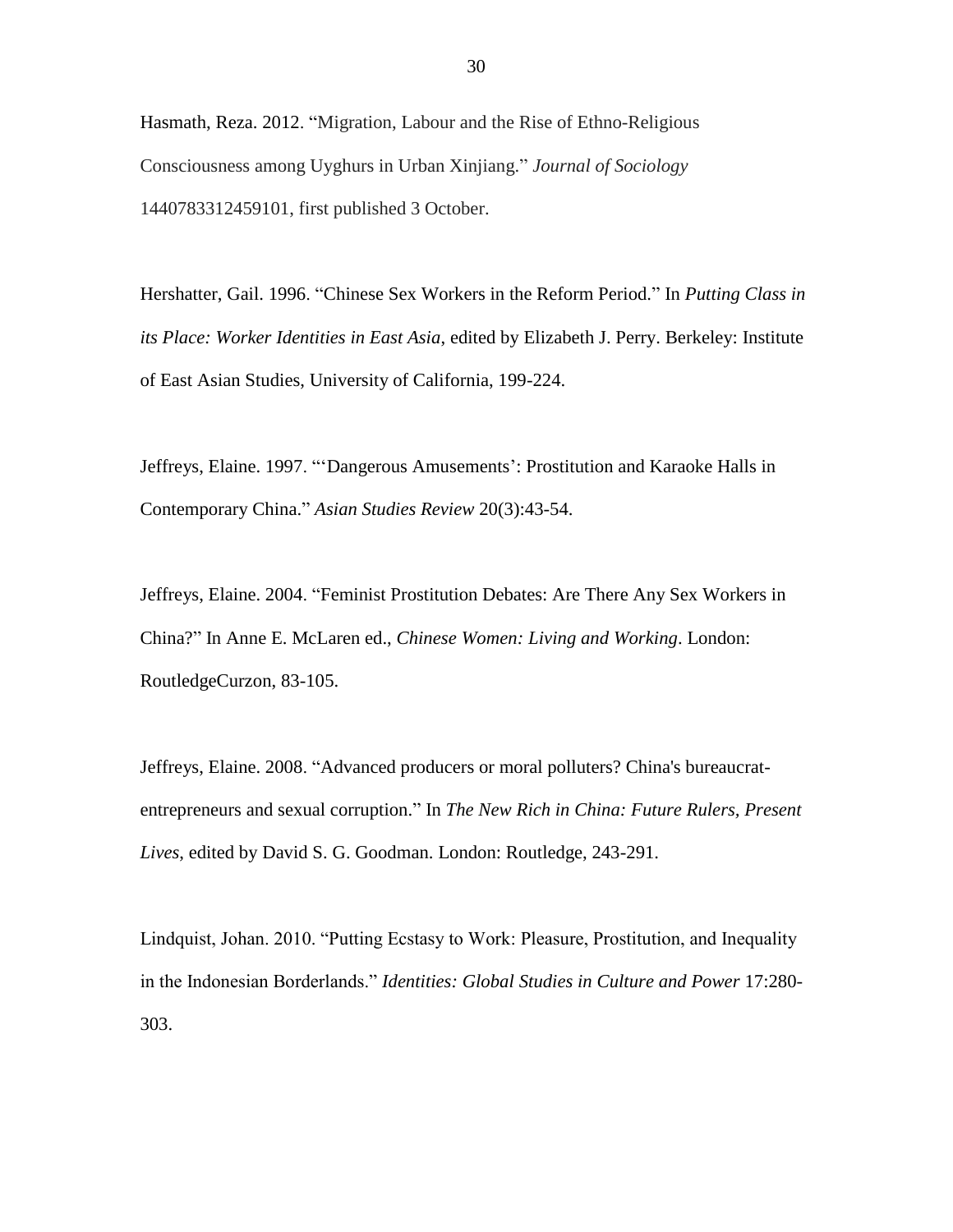Otis, Eileen M. 2008. "The Dignity of Working Women: Service, Sex and the Labor Politics of Localization in China's City of Eternal Spring." *American Behavioral Scientist* 52(3):356-376.

Smith, Joanne N. 1999. *Changing Uyghur Identities in Xinjiang in the 1990s.* PhD diss., University of Leeds, UK.

— . 2002. "Making Culture Matter: Symbolic, Spatial, and Social Boundaries between Uyghurs and Han Chinese." *Asian Ethnicity* 3(2):153-74.

Smith Finley, Joanne. 2013a. *The Art of Symbolic Resistance: Uyghur Identities and Uyghur-Han Relations in Contemporary Xinjiang.* Leiden: Brill Academic Publishing.

Smith Finley, Joanne. 2013b. "Contesting Harmony in TV Drama: Ethnic Intermarriage in *Xinjiang Girls*." In *On the Fringes of the Harmonious Society: Tibetans and Uyghurs in Socialist China*, edited by Ildikó Bellér-Hann and Trine Brox. Copenhagen, Denmark: NIAS Press, 263-292.

Sun Wanning. 2002. "Invisible Entrepreneurs: The Case of Anhui Women." *Provincial China* 7(2):178-95.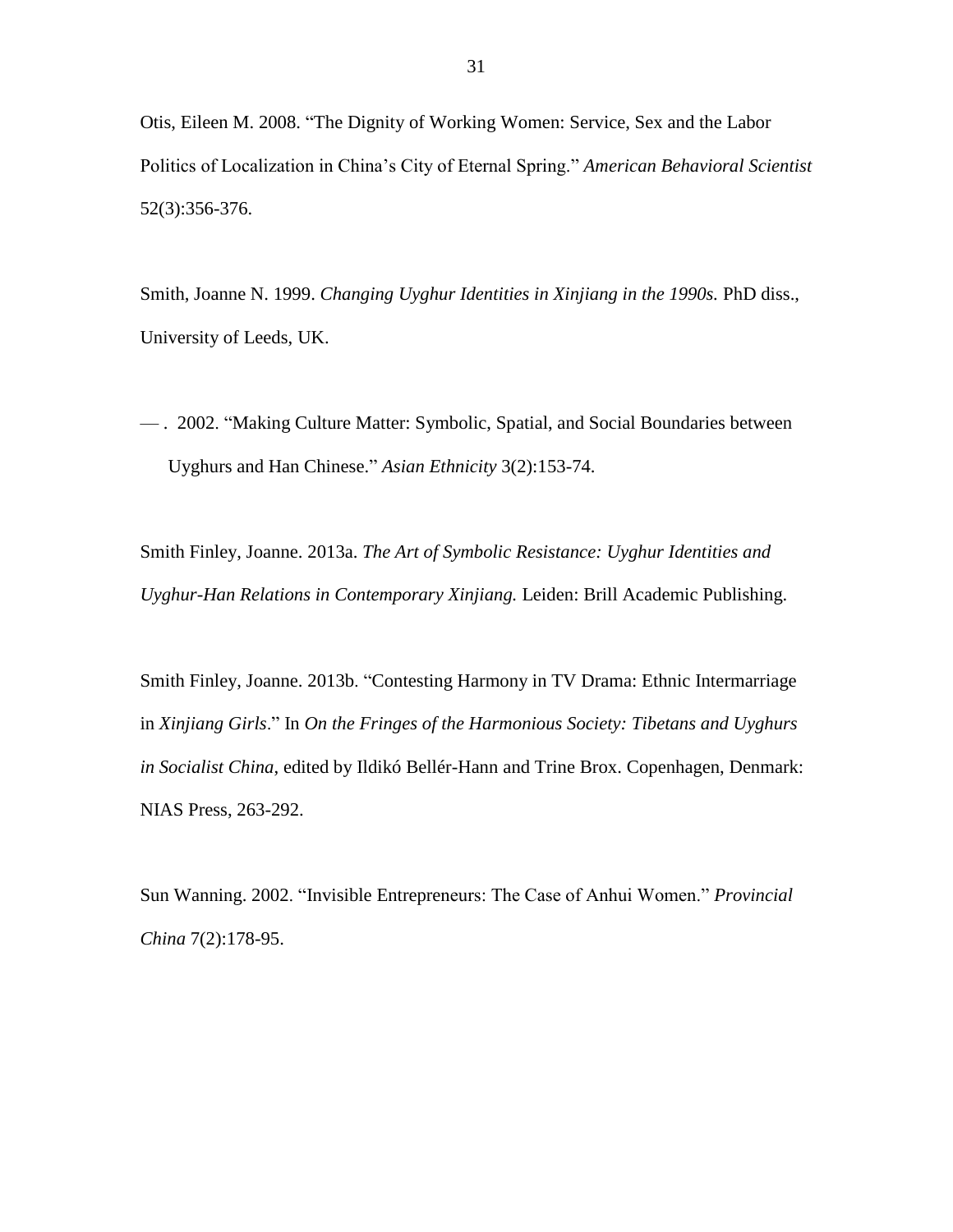Wang Zheng. 2000. "Gender, Employment and Women's Resistance." In *Chinese Society: Change, Conflict and Resistance*, edited by Elizabeth J. Perry and Mark Selden. London: Routledge, 62-82.

Xin Ren. 1999. "Prostitution and Economic Modernization in China." *Violence against Women* 5(12):1411-36.

Zhang Heqing. 2006. "Female Sex Sellers and Public Policy in the People's Republic of China." In *Sex and Sexuality in China*, edited by Elaine Jeffreys. London: Routledge, 139-158.

Zhang Xingkui. 2011. "Men, Masculinities and Power in Contemporary China: Reflections on the Phenomenon of Bao Ernai." In *Sexuality, Gender and Power: Intersectional and Transnational Perspectives*, edited by Anna G. Jonasdottir, Valerie Bryson, and Kathleen B. Jones. London: Routledge, 142-157.

Zheng Tiantian. 2004. "From Peasant Women to Bar Hostess: Gender and Modernity in Dalian." In *On the Move: Women in Rural-Urban Migration in Contemporary China*, edited by Arianne M. Gaetano and Tamara Jacka. New York: Columbia University Press, 124-144.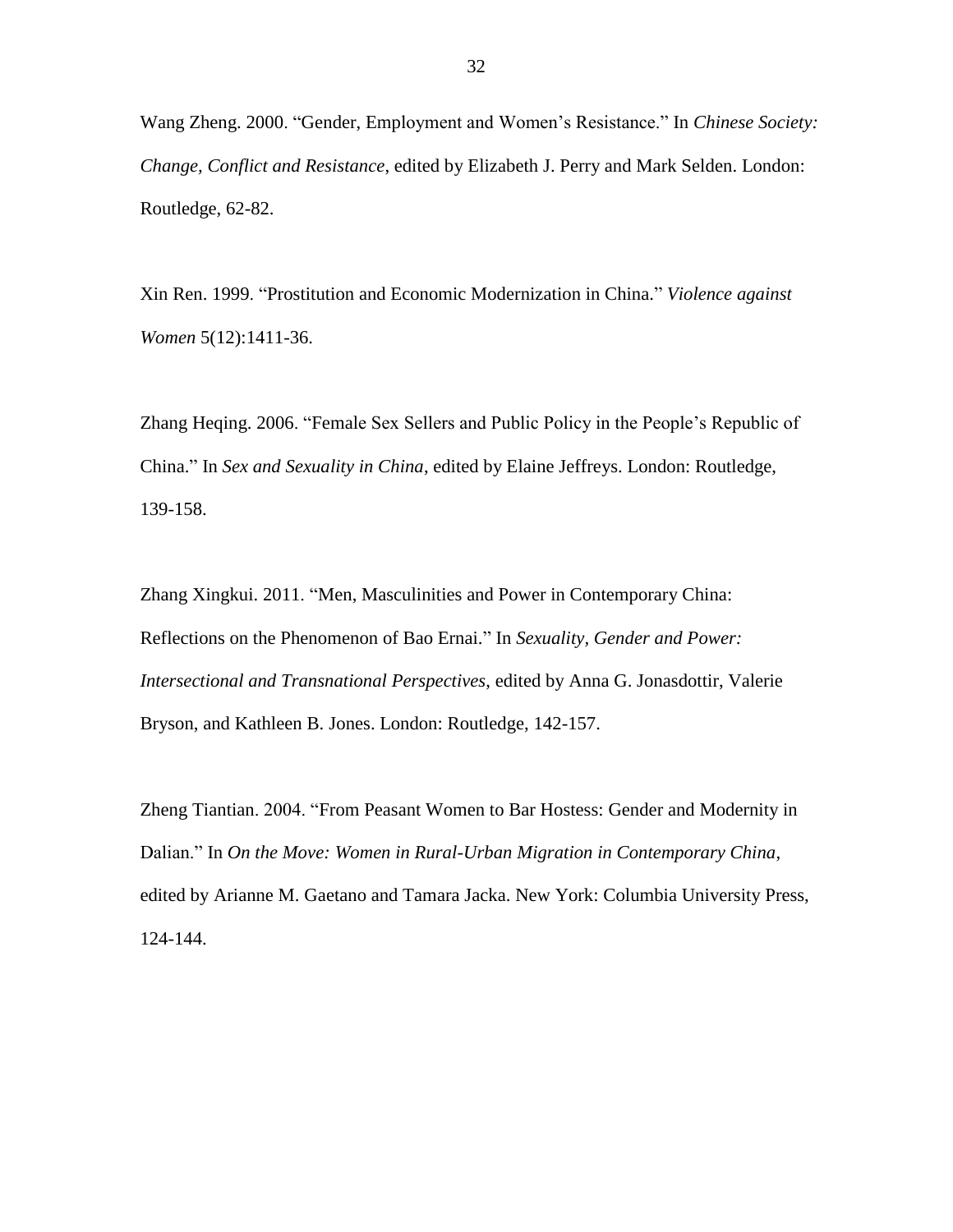Zheng Tiantian. 2006. "Cool Masculinity: Male Clients' Sex Consumption and Business Alliance in Urban China's Sex Industry." *Journal of Contemporary China* 15(46):161- 182.

Zheng Tiantian. 2007. "Performing Media-Constructed Images for First-class Citizenship: Political Struggles of Rural Migrant Hostesses in Dalian." *Critical Asian Studies*  39(1):89-120.

Zheng Tiantian. 2008. "Commodifying Romance and Searching for Love: Rural Migrant Bar Hostesses' Moral Vision in Post-Mao Dalian." *Modern China* 34(4):442-76.

Zheng Tiantian. 2009. "State management of the sex industry in China's past and present." In *Managing Gender Diversity in Asia: A Research Companion*, edited by Mustafa F. Özbilgin and Jawad Syed. Cheltenham: Edward Elgar Publishing Ltd., 250-270.

Zheng, Tiantian. 2010. "Anti-Trafficking Campaigns and the Sex Industry in Urban China." In *Sex-Trafficking, Human Rights, and Social Justice*, edited by Tiantian Zheng. London: Routledge, 84-101.

Zheng Tiantian. 2011. "Sex Work and the State in Contemporary China." In *Policing Pleasure: Sex Work, Policy, and the State in Global Perspective*, edited by Susan Dewey and Patty Kelly. New York and London: New York University Press, 45-58.